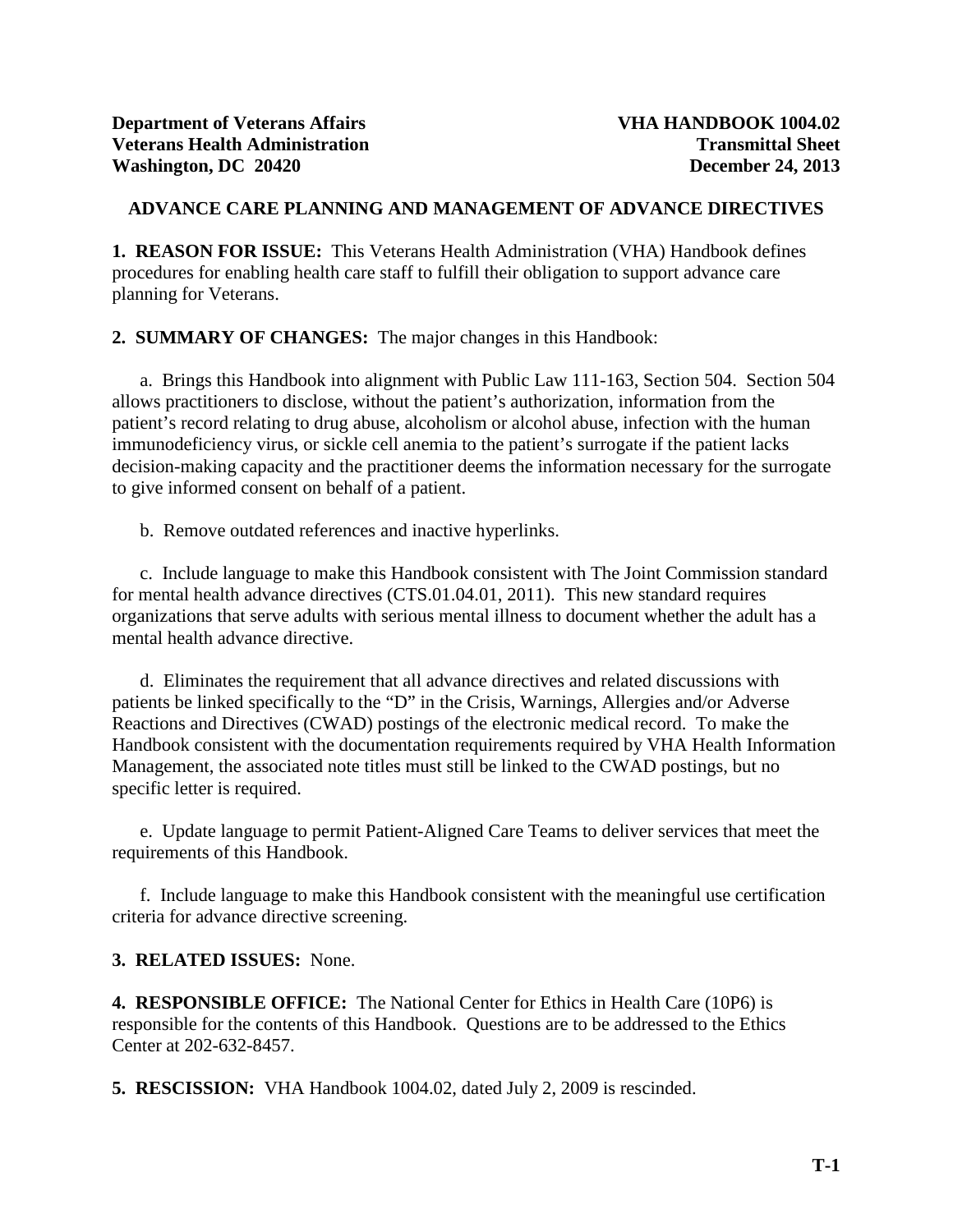**6. RECERTIFICATION:** This VHA Handbook is scheduled for recertification on or before, December 31, 2018.

> Robert A. Petzel, M.D. Under Secretary for Health

**DISTRIBUTION:** E-mailed to the VHA Publications Distribution List  $1/24/2013$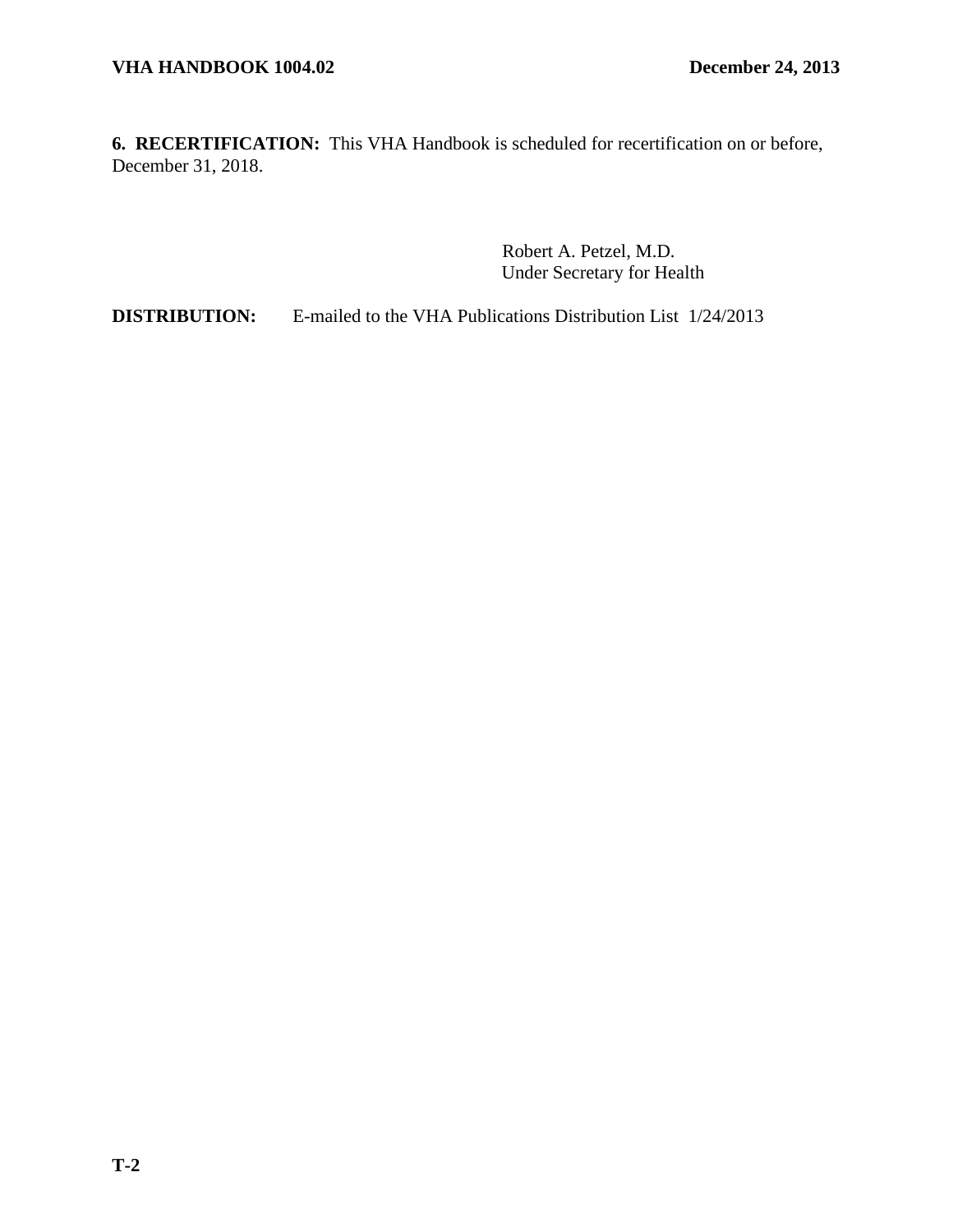# **CONTENTS**

| ADVANCE CARE PLANNING AND MANAGEMENT OF ADVANCE DIRECTIVES  1                                                                      |
|------------------------------------------------------------------------------------------------------------------------------------|
|                                                                                                                                    |
|                                                                                                                                    |
|                                                                                                                                    |
|                                                                                                                                    |
|                                                                                                                                    |
|                                                                                                                                    |
| 7. RESPONSIBILITIES OF THE NATIONAL CENTER FOR ETHICS IN HEALTH CARE:                                                              |
|                                                                                                                                    |
| 9. RESPONSIBILITIES OF THE PRIMARY CARE PROVIDER OR THE PATIENT                                                                    |
| 10. RESPONSBILITIES OF THE MENTAL HEALTH CARE PRACTITIONER OR THE                                                                  |
| 11. PATIENT-REQUESTED ADDITIONAL INFORMATION ABOUT ADVANCE<br>DIRECTIVES OR ASSISTANCE IN COMPLETING ADVANCE DIRECTIVE FORMS: . 11 |
| 12. MANAGEMENT OF ADVANCE DIRECTIVE DOCUMENTS:  13                                                                                 |
|                                                                                                                                    |
|                                                                                                                                    |
| 15. IMPLEMENTATION OF PATIENT INSTRUCTIONS IN CRITICAL SITUATIONS: 17                                                              |
|                                                                                                                                    |
|                                                                                                                                    |
| VA FORM 10-0137, VA ADVANCE DIRECTIVE: DURABLE POWER OF ATTORNEY                                                                   |
|                                                                                                                                    |
| VA FORM 10-0137A, YOUR RIGHTS REGARDING ADVANCE DIRECTIVES  1                                                                      |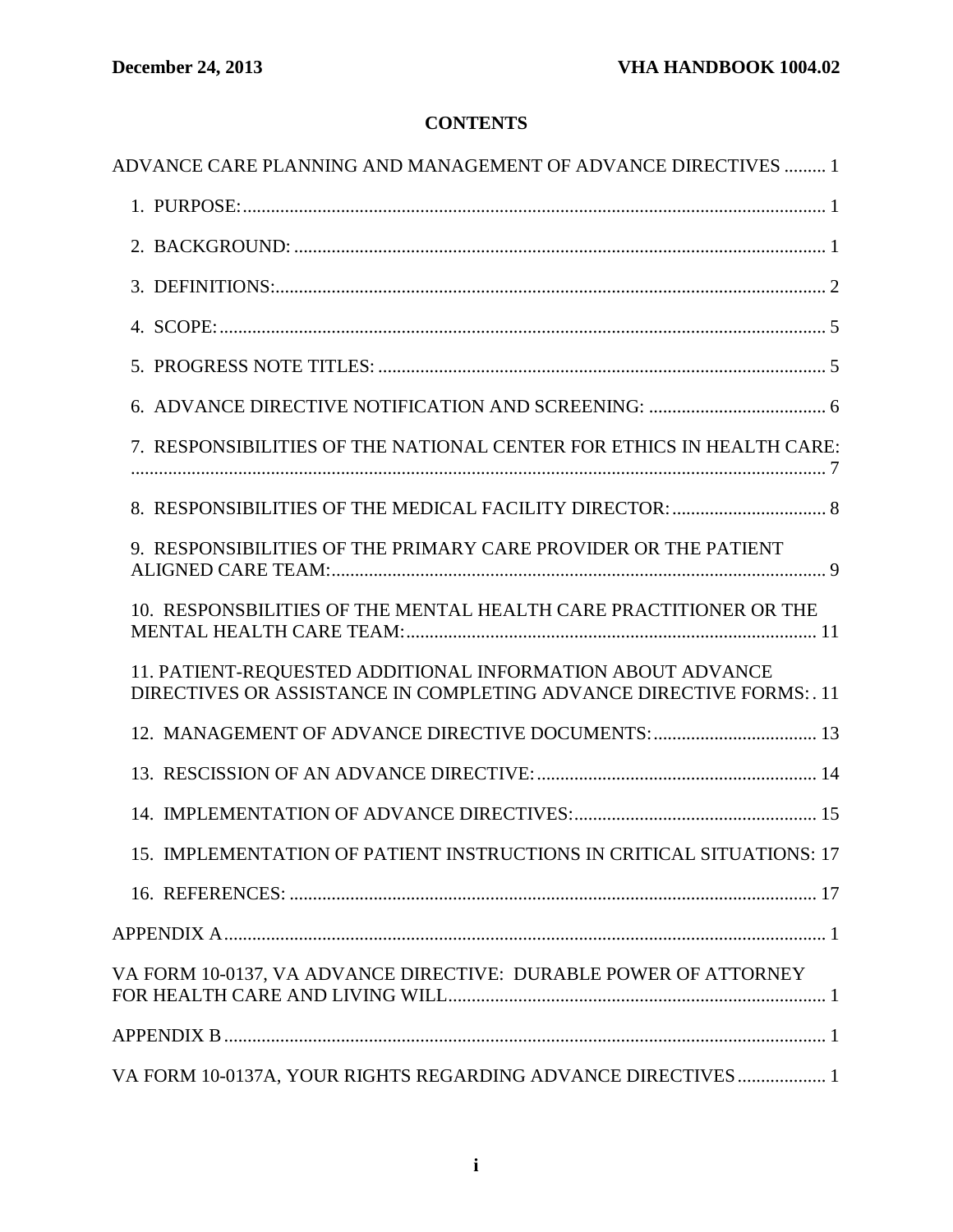[VA FORM 10-0137B, WHAT YOU SHOULD KNOW ABOUT ADVANCE DIRECTIVES](#page-24-1) ... 1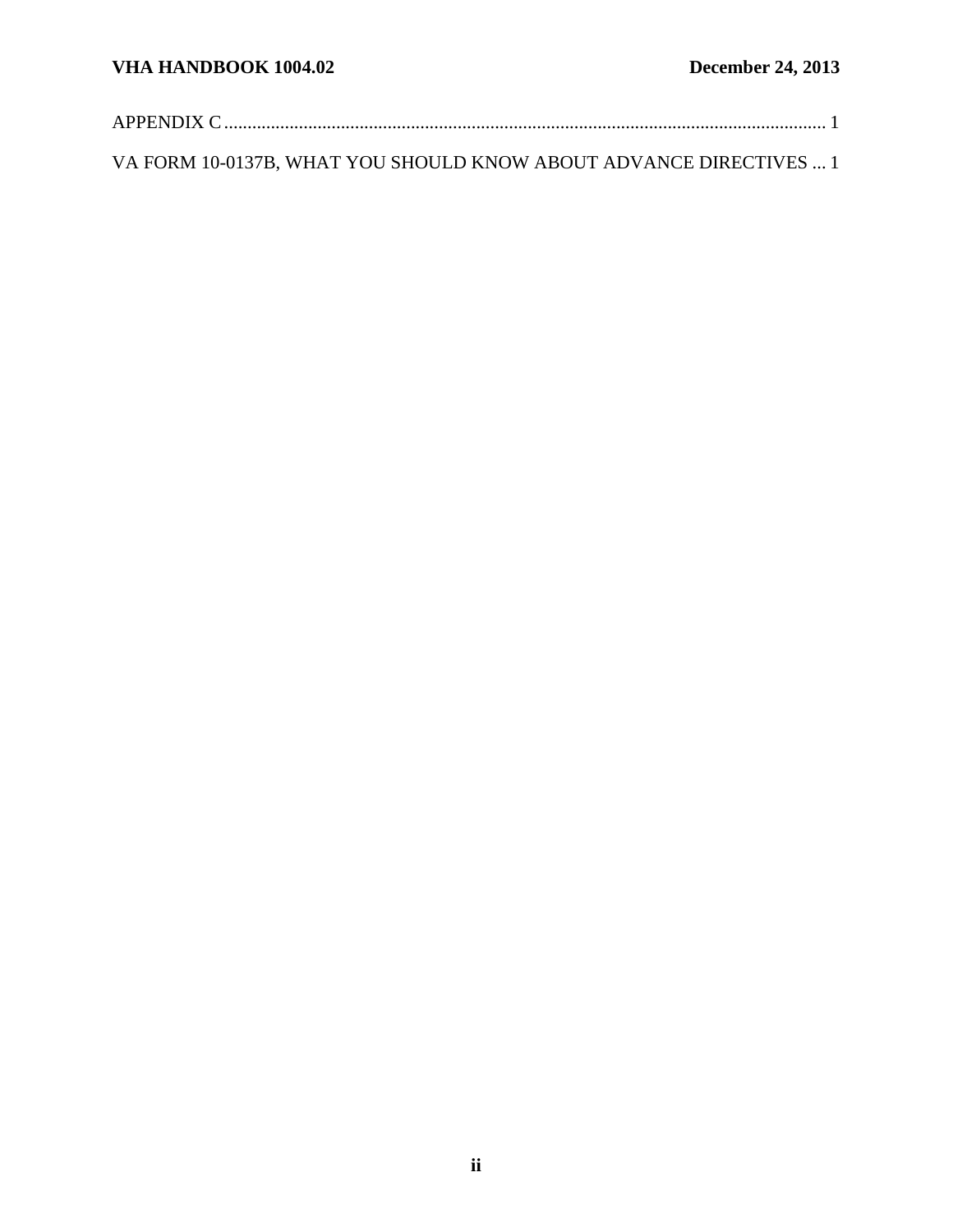#### <span id="page-4-0"></span>**ADVANCE CARE PLANNING AND MANAGEMENT OF ADVANCE DIRECTIVES**

<span id="page-4-1"></span>**1. PURPOSE:** This Veterans Health Administration (VHA) Handbook establishes procedures for enabling health care staff to fulfill their obligation to support advance care planning for Veterans. **AUTHORITY:** 38 U.S.C. § 7301(b); 38 CFR § 17.32.

### <span id="page-4-2"></span>**2. BACKGROUND:**

a. Department of Veterans Affairs (VA) policy on advance care planning is based on ethical and legal standards regarding the rights of all patients. These standards reflect a broad public consensus that:

(1) All adult patients who have decision-making capacity have the right to accept or refuse proposed medical or mental health treatments or procedures, regardless of the expected consequences; and

(2) For patients who have lost decision-making capacity, the health care preferences they stated in advance need to be honored to the extent permitted by clinical and professional standards, and the law.

b. Passage of the Patient Self-Determination Act (PSDA) in 1990, codified into Federal law at 42 U.S.C. § 1395cc(f), established the right of all patients with decision-making capacity to state their treatment preferences in advance, and the related responsibilities of health care organizations.

(1) The PSDA applies only to those health care organizations that participate in Medicare and Medicaid, but it provides the model and context for VHA policy on advance care planning. Specifically, the PSDA requires:

(a) Health maintenance organizations, hospitals, home care agencies, and nursing homes to ensure that each patient receives, upon admission or enrollment:

1. Written information regarding their right to accept or refuse medical treatment; and

 2. An opportunity to express, in an advance directive, their preferences concerning future medical care.

(b) Health care providers to ask each patient if they have an existing advance directive and, if not, to offer assistance in completing one.

(2) PSDA concepts, which were incorporated into policy in 1991, are carried forward and elaborated in this Handbook and in 38 CFR § 17.32.

c. VA policy regarding advance care planning is consistent with VA's commitment to ensure that patients' values, goals, and treatment preferences are respected and reflected in the care they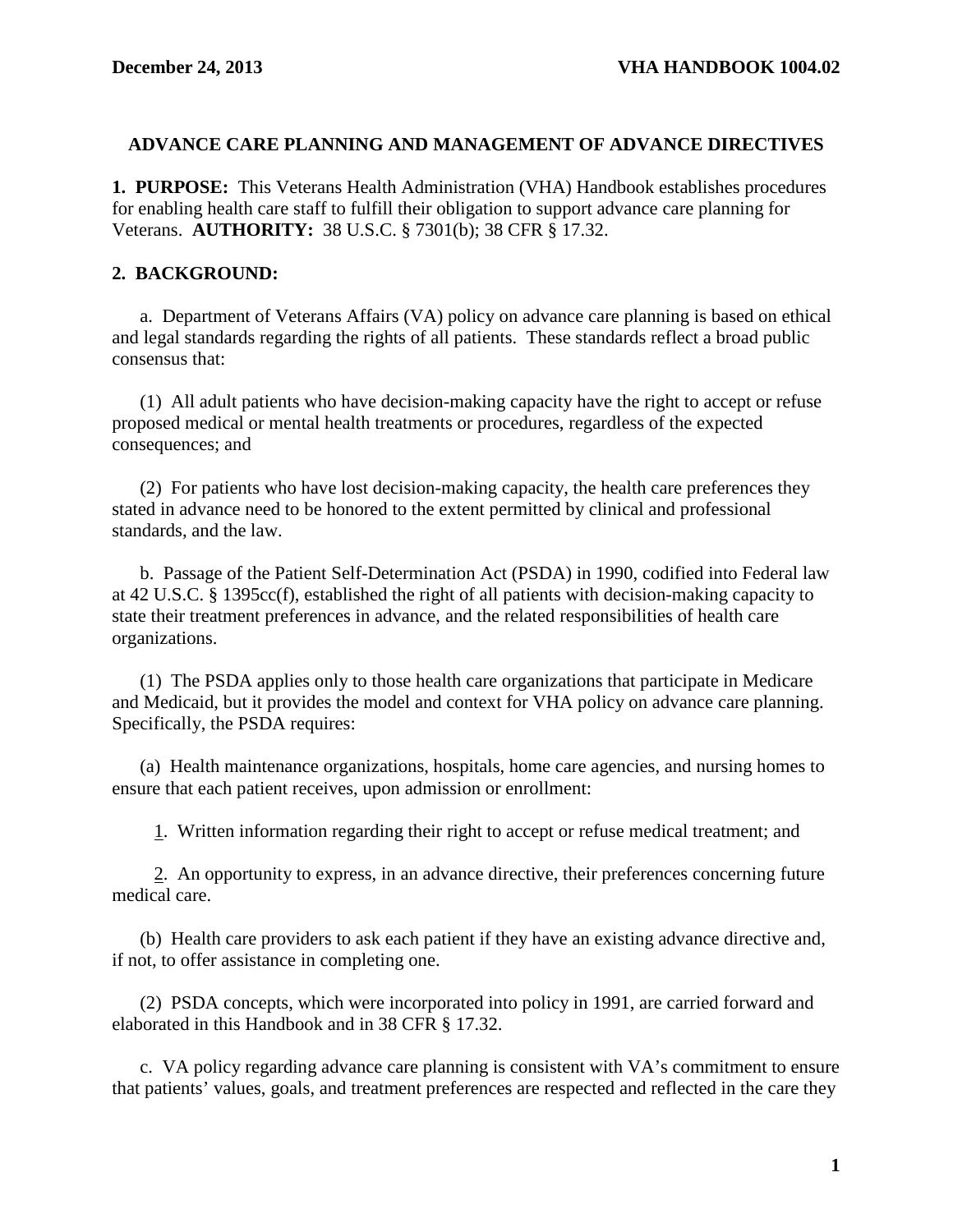# **VHA HANDBOOK 1004.02 December 24, 2013**

receive. VA is committed to creating a health care environment that promotes patient-centered care and shared decision making; an ongoing collaborative process between practitioners and patients or their surrogates, to which the practitioner contributes knowledge of medicine and the patient contributes values, preferences, and health care goals. Practitioners who speak with their patients about their preferences are better equipped to faithfully interpret those preferences if, or when, the patient loses decision-making capacity.

d. Patients and health care providers need encouragement, assistance, and resources for thinking and talking about patients' preferences regarding future health care choices. Patients need information and guidance to understand the implications of their preferences and to express them unambiguously. For those who wish to complete an advance directive and for those who have already done so, policies and mechanisms are needed to ensure appropriate identification, documentation, and handling. Thus, VHA staff has an important role in advance care planning.

e. At the same time, staff needs to recognize that advance care planning may occur without any action on their part, outside of health care settings. Numerous educational materials, forms, and registry services are widely available in print and online to assist Veterans in their private deliberations, or in conversations with trusted advisers or loved ones.

# <span id="page-5-0"></span>**3. DEFINITIONS:**

a. **Advance Care Planning.** Advance care planning is a process for identifying and communicating an individual's values and preferences regarding future health care for use at a time when that person is no longer capable of making health care decisions. It may occur in or outside of health care settings, can be done by anyone with decision-making capacity, and may or may not involve health care professionals directly. Advance care planning may, but does not necessarily, result in a written advance directive document. *NOTE: The process of eliciting, documenting, and respecting patients' preferences regarding their current care, such as preferences to receive or forgo cardiac pulmonary resuscitation (CPR) or other life-sustaining treatments, is distinct from advance care planning.*

b. **Advance Directive.** An advance directive is a written statement by a person who has decision-making capacity regarding preferences about future health care decisions in the event that individual becomes unable to make those decisions. Although verbal statements may also be extremely useful in determining the prior preferences of a patient who subsequently loses decision-making capacity, statements that have been committed to writing in a formal advance directive document are accorded special authority, as described in this Handbook. Do Not Attempt Resuscitation Order (DNAR/DNR) orders, State-authorized portable orders, or other life-sustaining treatment orders are not considered advance directives. *NOTE: An advance directive is not to be used as the basis for decision making while the patient has decision-making capacity. The existence of an advance directive never precludes the requirement to discuss treatment options with a patient who has decision-making capacity.*

c. **Types of Advance Directives.** The various types of advance directives are: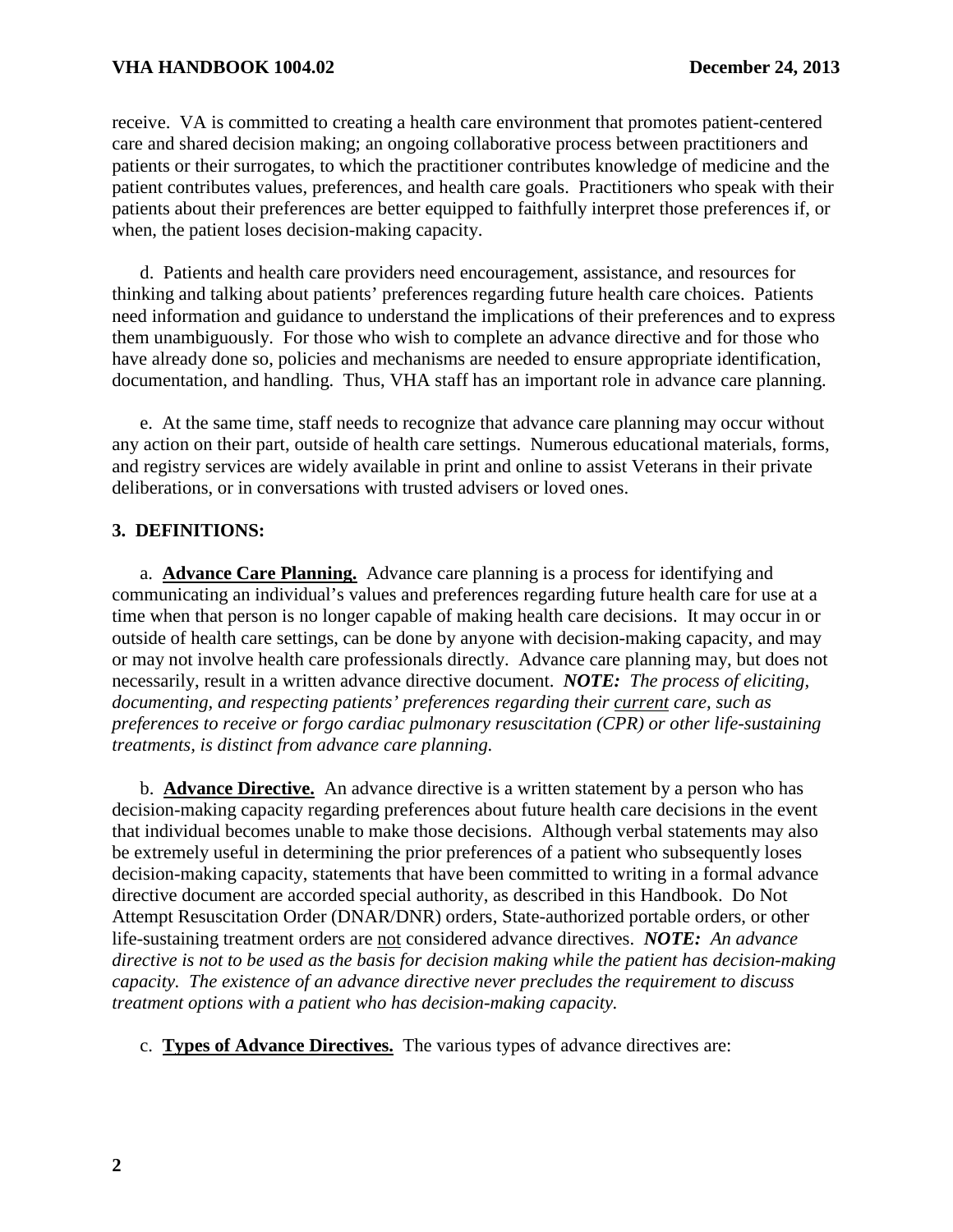(1) **Durable Power of Attorney for Health Care.** A Durable Power of Attorney for Health Care (DPAHC) is a type of advance directive in which an individual designates another person (i.e., a "Health Care Agent") to make health care decisions on the individual's behalf. *NOTE: In some states, a DPAHC is called a Health Care Proxy.*

(2) **Living Will.** A living will is a type of advance directive in which an individual indicates personal preferences regarding future treatment options. A living will typically includes preferences about life-sustaining treatment, but it may also include preferences about other types of health care (e.g., mental health treatment, blood transfusions, pain management).*NOTE: Living wills must not be confused with care plans (e.g., palliative care plans, life-sustaining treatment plans) or orders (e.g., DNAR/DNR orders, state-authorized orders for life-sustaining treatment), which are written by health care professionals.*

(3) **Mental Health (or Psychiatric) Advance Directive.** A mental health or psychiatric advance directive is for patients whose future decision-making capacity is at risk due to mental illness. In this type of directive, the individual indicates preferences about future mental health care (e.g., hospitalization, medications, restraints, and/or electroconvulsive therapy). *NOTE: VA encourages patients to record their preferences regarding mental health care on VA Form 10-0137, VA Advance Directive: Living Will and Durable Power of Attorney for Health Care. When mental health preferences are recorded on VA Form 10-0137, the advance directive is considered a mental health advance directive. VA also recognizes State-authorized mental health advance directives (see paragraph 3c(4)).*

(4) **State Authorized Advance Directive.** A state-authorized advance directive is a non-VA DPAHC, living will, mental health directive, or other advance directive document that is legally recognized by a particular State. The validity of State-authorized advance directives is determined pursuant to applicable State law. For the purposes of this definition, "applicable State law" can mean the law of the State where the advance directive was signed, the State where the patient resided when the advance directive was signed, the State where the patient now resides, or the State where the patient is receiving treatment. VA works to resolve any conflict between those State laws regarding the validity of the advance directive by following the law of the State that gives effect to the wishes expressed by the patient in the advance directive. Although some States place restrictions on the content or applicability of advance directives, such restrictions do not apply in VA. *NOTE: Questions about the validity of a State-authorized advance directives in VA should be referred to VA Regional Counsel or to the Office of General Counsel (OGC).*

(5) **Department of Defense Advance Medical Directive.** A Durable Power of Attorney for Health Care (DOD)-authorized advance directive is drafted for members of the armed services or military dependents by a military attorney. This may include a DPAHC or a living will. Federal law exempts such advance directives from any requirement of form, substance, formality, or recording that is provided for under the laws of an individual State. Federal law requires that this type of advance directive be given the same legal effect as an advance directive prepared and executed in accordance with the laws of the State concerned (see Title 10 United States Code (U.S.C.) § 1044c, and DOD Directive 1350.4).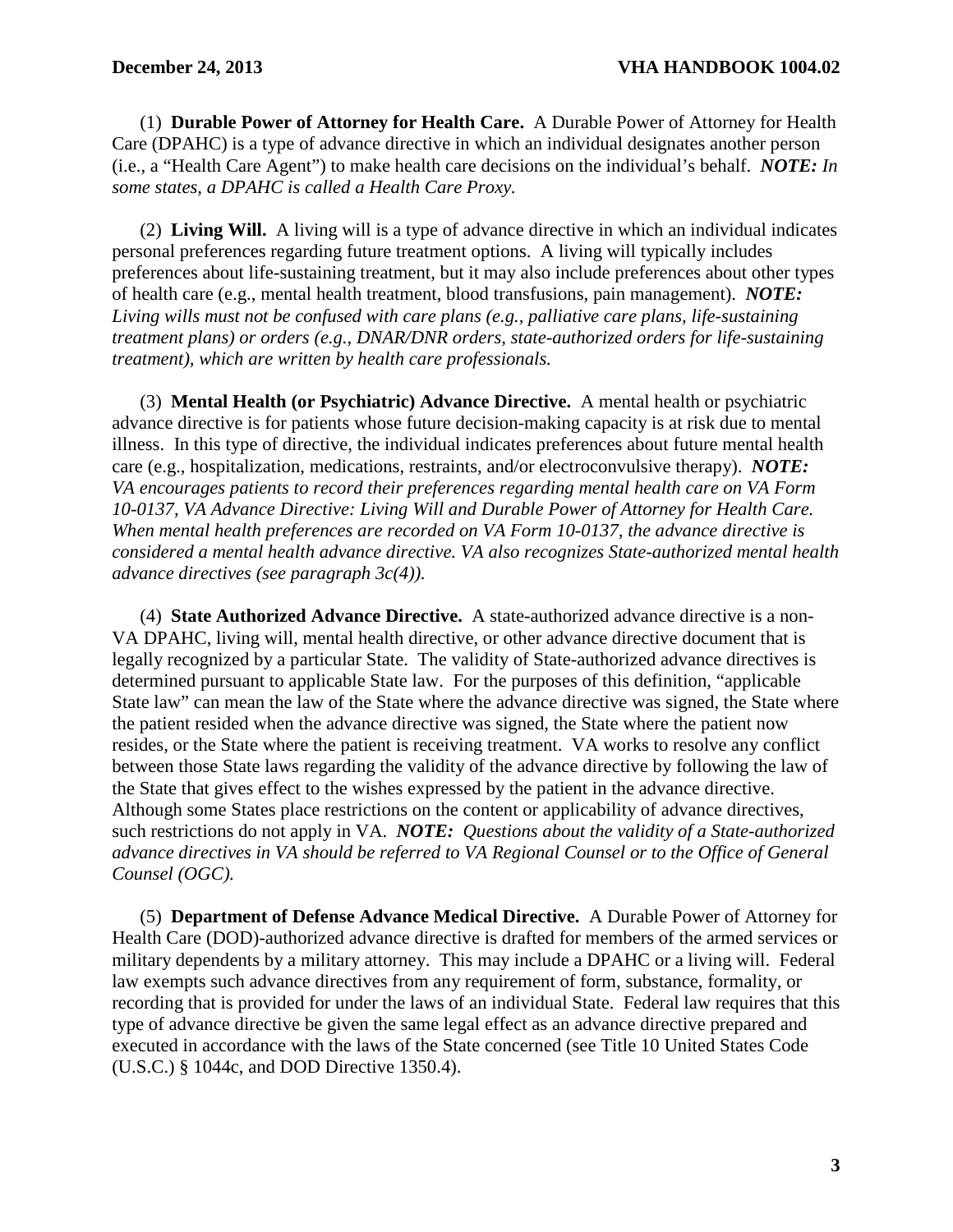(6) **VA Advance Directive.** A VA advance directive is a completed VA Form 10-0137.In VA, this form is used by patients to document treatment preferences for both medical and mental health care. *NOTE: VA Form 10-0137 may, or may not, be recognized by non-Federal health care facilities.*

d. **Decision-Making Capacity.** Decision-making capacity is a clinical judgment about a patient's ability to make a particular type of health care decision at a particular time. In clinical practice (and law), a patient's decision-making capacity is generally presumed; however, when the patient's medical condition or observed behavior raises questions about the patient's decision-making capacity, the responsible practitioner must make an explicit determination based on assessment of the patient's ability to do all of the following:

- (1) Understand the relevant information;
- (2) Appreciate the situation and its consequences;
- (3) Reason about the options; and
- (4) Communicate a choice.

*NOTE: In contrast, "competence" is a legal determination made by a court of law. See VHA Handbook 1004.01 for information related to determination of decision-making capacity.*

e. **iMedConsent™.** iMedConsent™ is a commercial software product that facilitates proper completion and documentation of the informed consent process for treatments and procedures that require signature consent. The program also facilitates electronic completion of VA Form 10-0137 (see VHA Handbook 1004.06).

f. **Surrogate Decision Maker.** The surrogate decision maker (surrogate) refers to an individual or decision-making process authorized under VHA policy for making decisions on behalf of a patient who lacks decision-making capacity (see VHA Handbook 1004.01 for information about surrogate selection, hierarchy, and the surrogate's role in health care decision making). *NOTE: Outside VHA, the surrogate decision maker is sometimes referred to as the proxy decision maker.*

(1) **Health Care Agent.** A health care agent (HCA) is a person selected by the patient and named in a DPAHC to make health care decisions on the patient's behalf if, or when, that individual can no longer do so. In VHA, a HCA is first in the hierarchy of surrogate decision makers and is authorized to make decisions about all types of health care on the patient's behalf.

(2) **Legal Guardian or Special Guardian.** A legal guardian or a special guardian (guardian) is an individual appointed by a court of appropriate jurisdiction to make health care decisions for a person who has been declared legally incompetent. The terms "guardian" and "conservator" are used synonymously.*NOTE: Some State laws may limit the authority of a guardian to specific types of health care decisions. While State-imposed limitations do not apply in VA, specific court-imposed limitations to the authority of a guardian do apply in VA.*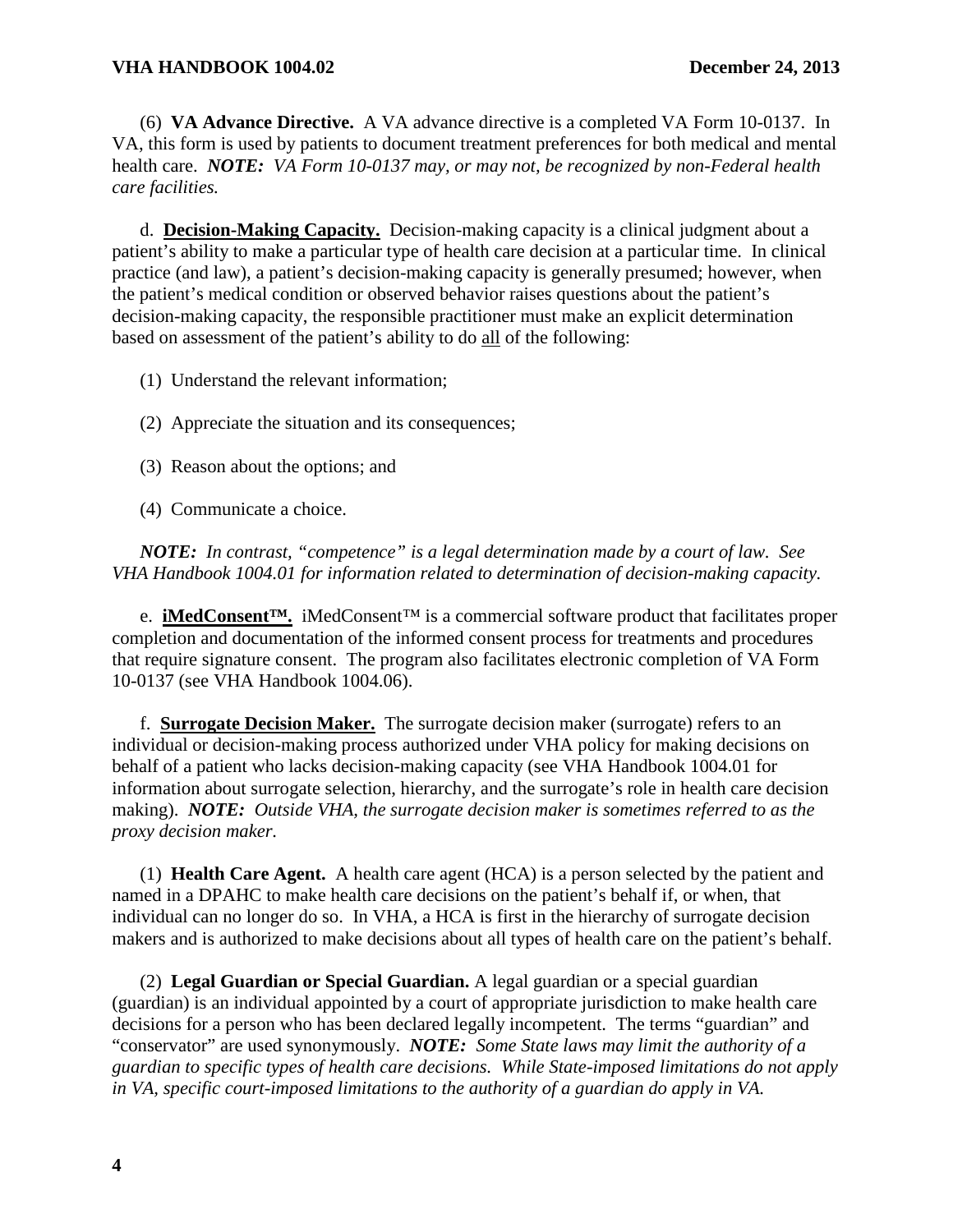(3) **Close Friend.** A close friend is any person 18 years or older who has shown care and concern for the patient's welfare and is familiar with the patient's activities, health, religious beliefs, and values (see paragraph 14a(5) for documentation requirements of a close friend as a surrogate).

<span id="page-8-0"></span>**4. SCOPE:** This Handbook provides procedures for protecting the right of all VHA patients to express, in advance, their health care preferences in case they lose decision-making capacity. It defines the obligations of health care staff to help Veterans consider the types of health care decisions that might need to be made in the future, and presents VHA's requirements for the management of advance directives. It encompasses advance care planning for the full-range of health care decisions that may be relevant for patients who have lost decision-making capacity. *NOTE: Related issues such as the assessment of decision-making capacity, surrogate decision making, and informed consent are covered in VHA Handbook 1004.01.*

# <span id="page-8-1"></span>**5. PROGRESS NOTE TITLES:**

a. To ensure that advance directives and related discussions with patients can be easily identified in the health record, three distinct progress note titles have been established. The note titles must be linked to the Crises, Warnings, Allergies and/or Adverse Reactions and Directives (CWAD) postings of the Text Integration Utility (TIU) in Veterans Health Information Systems and Technology Architecture (VistA), and must be used as follows:

**(1) "Advance Directive."** The "Advance Directive" note title is used to document the entry of an advance directive document into the patient's record (either scanned or completed electronically). This title must be used only to document the filing of an advance directive.

(2) **"Rescinded Advance Directive."** The "Rescinded Advance Directive" note title is used to document the patient's revocation of an advance directive and the invalidity of the associated directive. (See paragraph 13 for information about managing the rescission process and appropriate documentation).

(3) **"Advance Directive Discussion."** The "Advance Directive Discussion" note title is used to document an advance care planning discussion between the practitioner and patient. Discussion about an advance directive that is already in the health record may be documented either with a note titled "Advance Directive Discussion," or in an addendum to the "Advance Directive" note associated with the subject directive.

**b.** To support the national roll-up of data about Advance Directives, only these three note titles are approved for local use in the Computerized Patient Record System (CPRS) to document Advance Directives and advance care planning discussions between the practitioner and patient. Any other locally developed note titles used for documenting Advance Directives or advance care planning discussions between the practitioner and patient must be discontinued, and past encounters using those note titles must be appropriately renamed to one of the three note titles listed in paragraph 5a.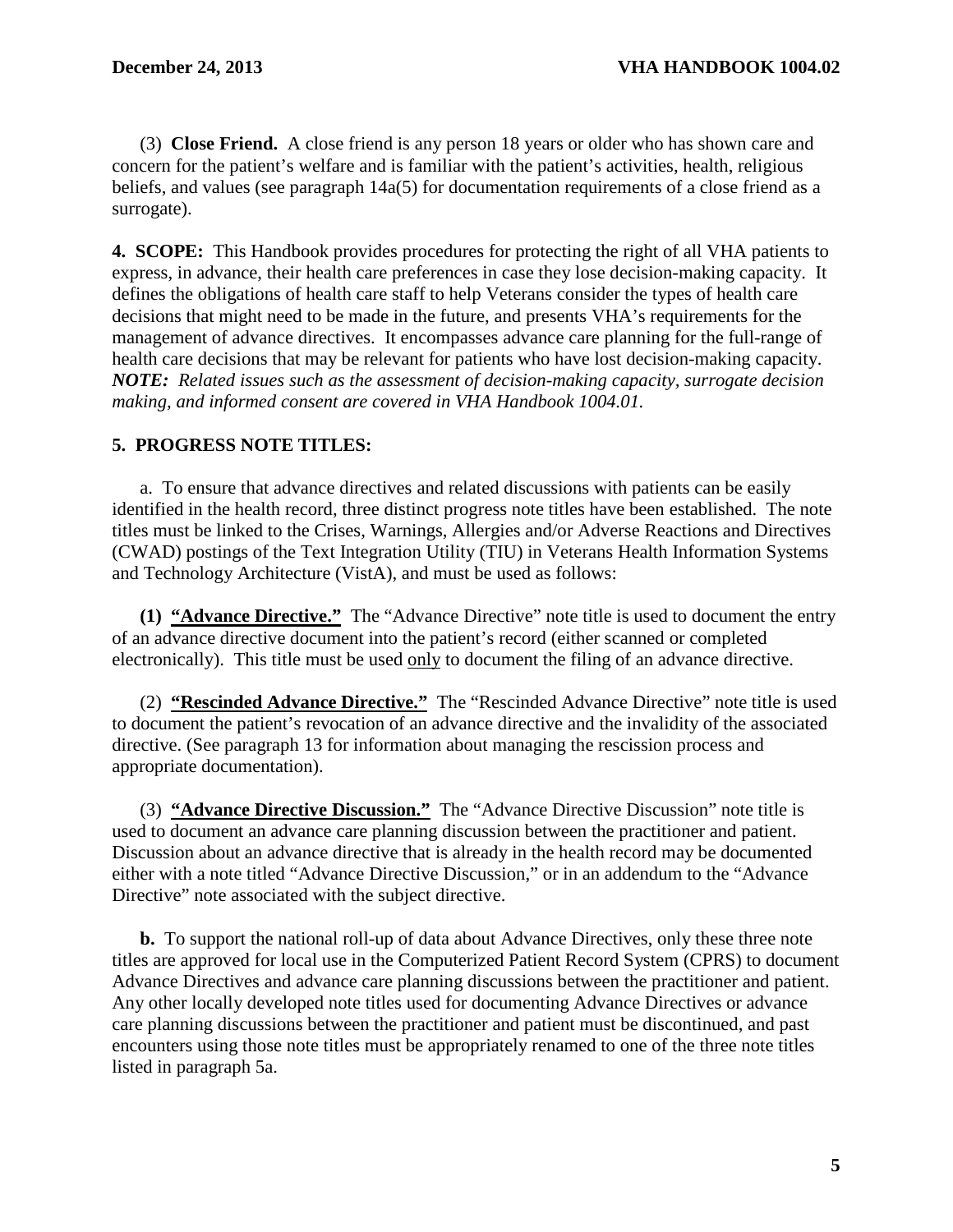c. The note titles "Advance Directive," "Rescinded Advance Directive," and "Advance Directive Discussion" must not be used to document DNAR/DNR discussions. The facility CPRS progress note title for documenting DNAR/DNR discussions and orders must not use the terminology "Advance Directive."

d. The note titles "Advance Directive," "Rescinded Advance Directive," and "Advance Directive Discussion" must not be used to document state-authorized portable orders (SAPO) discussions (see VHA Handbook 1004.04).

e. For facilities that are still using locally developed note titles that are different note titles from those specified in preceding paragraph 5a, and for facilities that are using "Advance Directive" note titles for purposes other than those described in this Handbook, see paragraph 8a.

# <span id="page-9-0"></span>**6. ADVANCE DIRECTIVE NOTIFICATION AND SCREENING:**

a. Consistent with the PSDA, VA requires notification and screening regarding advance directives. *NOTE: There may be circumstances when it is not possible to perform advance directive notification and screening, such as the patient is not conscious and no surrogate is available.* Notification and screening, which may be performed by the admitting clerk or other designated staff, must include:

(1) **Notification.** All patients must be given written notification stating their right to accept or decline medical treatment, to designate an HCA, and to document their treatment preferences in an advance directive. Patients must be informed that VA does not discriminate against patients based on whether or not they have an advance directive. *NOTE: VA Form 10-0137A (Your Rights Regarding Advance Directives) satisfies these notification requirements (see Appendix B).*

# (2) **Screening.**

(a) All Patients and Community Living Center (CLC) residents must be asked whether they have an advance directive or a mental health advance directive. *NOTE: As noted in paragraph 4, advance directives are sometimes known by other names such as Living Will, DPAHC, or Psychiatric Advance Directive. Screeners can use all of these terms to inquire whether a Veteran has an advance directive.*

(b) If patients and CLC residents indicate they have an advance directive, the screener must ask for a copy of these documents for filing in the patient's health record (see paragraph 12a).

(c) All patients and CLC residents must be asked whether they want more information about advance directives and whether they want assistance in completing the advance directive forms. If so, the screener must direct the patient to the requested assistance (see paragraph 11).

b. Advance directive notification and screening is required at:

(1) Check-in for a patient's first primary care appointment, unless there is documentation of advance directive notification and screening within the last year;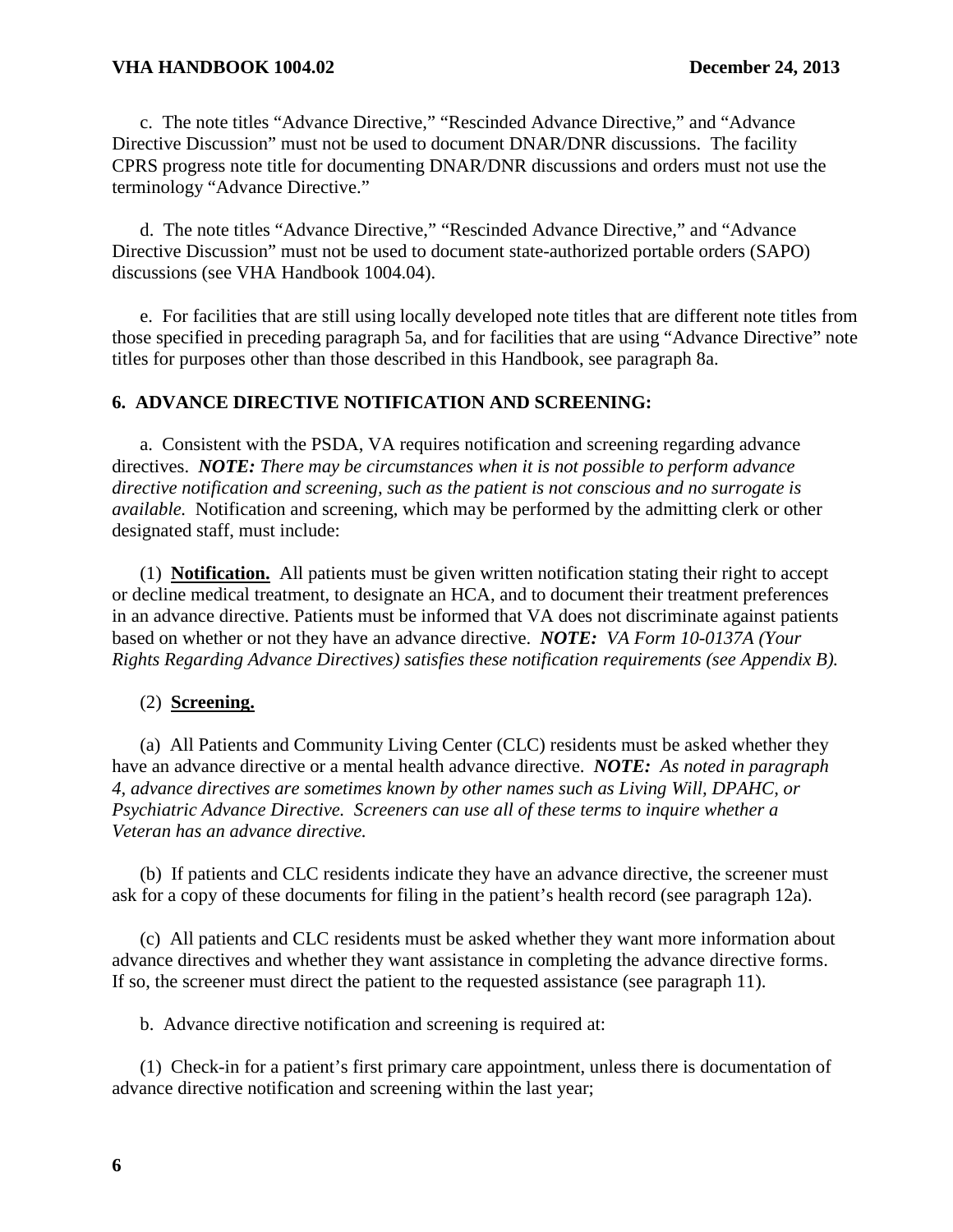(2) Check-in for a patient's first mental health care appointment, unless there is documentation of advance directive notification and screening within the last year; and

(3) Check-in at a VHA Ambulatory Surgery Center for a patient procedure, unless there is documentation of advance directive notification and screening within the last year.

(4) Each admission to a VHA inpatient facility (including hospital, mental health care facility, CLC, nursing home, or domiciliary facility);

(5) Each admission to VA home care or hospice care; and

(6) As part of hospital discharge planning when the patient is discharged to a long-term care or rehabilitation facility in the community.

# c. **Documentation.**

(1) For all patients in all settings, compliance with the requirements for advance directive notification and screening must be documented in the patient's health record.

(2) The documentation process must use the approved health factors "Advance Directive Yes" and "Advance Directive No." These health factors are structured data elements that document the response to the question of whether or not the patient has an advance directive.

(3) VA has developed a national standardized note title, "Advance Directive Notification and Screening" that matches the requirements of this policy. It is recommended that facilities use this note title to document the notification and screening requirements of this Handbook. However use of this note title is not required.

(4) The note titles "Advance Directive," "Advance Directive Discussion," and "Rescinded Advance Directive" must not be used to document advance directive screening or notification.

(5) The documentation process can be accomplished through the use of the national note title "Advance Directive Notification and Screening" tied to a reminder dialog template or clinical reminder to populate the "Advance Directive Yes" and "Advance Directive No" health factors. A template that supports this requirement is available at:

[http://vaww.ethics.va.gov/activities/policy.asp.](http://vaww.ethics.va.gov/activities/policy.asp) *NOTE: This is an internal Web site and is not available to the public. Use of this template is recommended but not required.*

# <span id="page-10-0"></span>**7. RESPONSIBILITIES OF THE NATIONAL CENTER FOR ETHICS IN HEALTH**

**CARE:** The National Center for Ethics in Health Care is responsible for:

a. Providing ethics consultation services to the field for conflict resolution regarding interpretation and implementation of a patient's advance directive.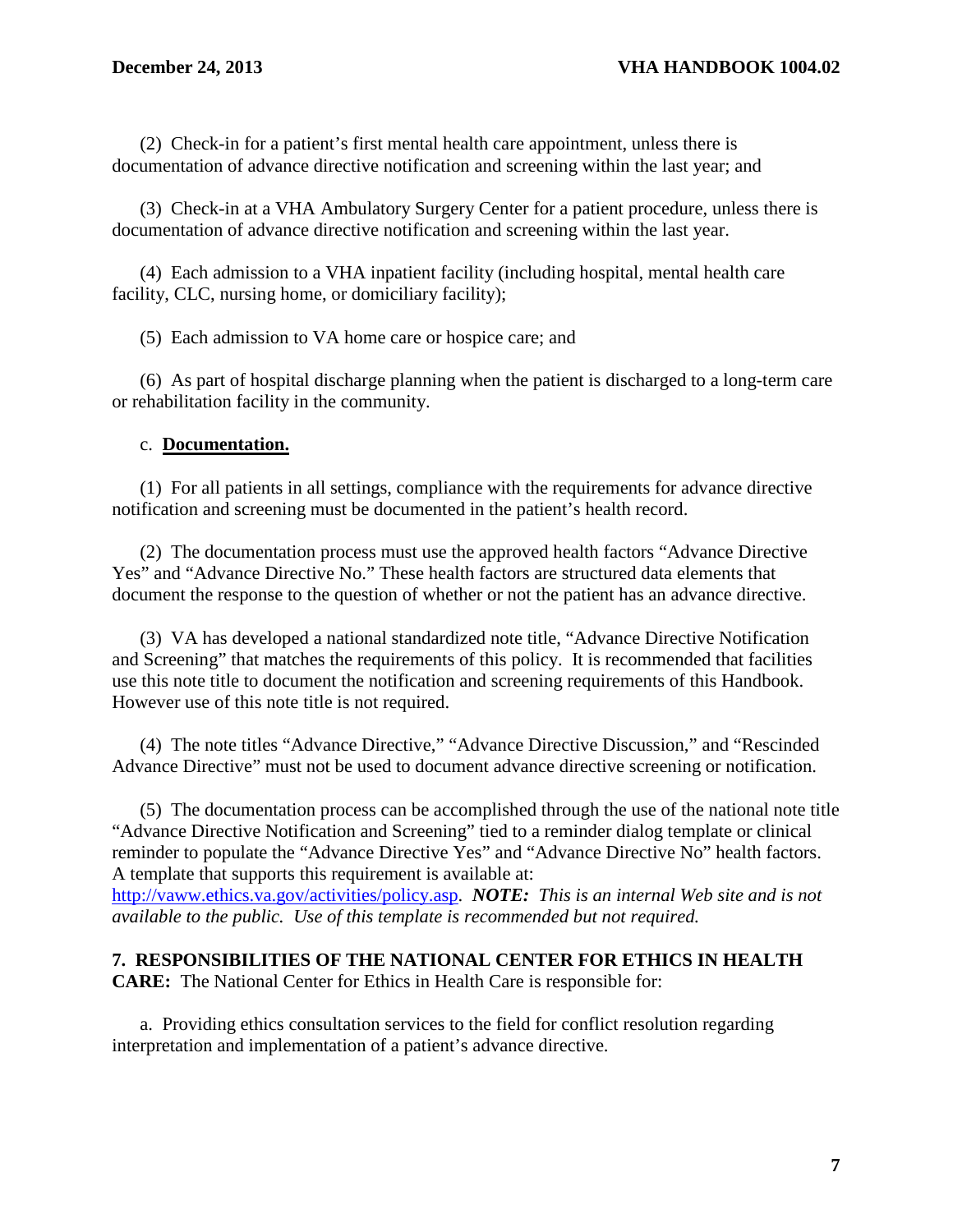#### **VHA HANDBOOK 1004.02 December 24, 2013**

b. Referring unresolved conflicts to Regional Counsel or General Counsel, when appropriate.

c. Collaborating with VHA Program Offices to develop appropriate monitoring for implementation of advance care planning procedures as delineated in this Handbook.

d. Providing field support for advance care planning to include: educational materials (available at: [http://vaww.ethics.va.gov/\)](http://vaww.ethics.va.gov/), policy interpretation and clarification, dissemination of best practices, and support for local IntegratedEthics® (IE) Programs. *NOTE: This is an internal Web site and is not available to the public.*

# <span id="page-11-0"></span>**8. RESPONSIBILITIES OF THE MEDICAL FACILITY DIRECTOR:** The medical facility Director or designee is responsible for:

a. Ensuring that local policy and procedures, consistent with this Handbook, are developed, published, and implemented, no later than 6 months after the publication of this Handbook. These procedures must ensure that note titles and health factors are being appropriately deployed at the facility. The requirement to use standardized note titles has been in place since 2009. If the facility is still not using these procedures then an explicit transition should be planned. The transition should include: input from clinical experts; input from IE staff; identification of all note titles currently in use that document advance directives, advance care planning discussions, and related activities such as DNR orders and out of hospital orders for life-sustaining treatment; review of clinical processes associated with the use of these note titles; a plan for renaming Advance Directive note titles to correspond to the three specific titles listed in subparagraph 5a of this policy; a plan for establishment of new note titles to document DNR discussions and outof-hospital orders, if necessary; plan to correct the mapping of note titles to CWAD postings, if necessary; and plan for advance notification and education for clinicians prior to any note title changes.

b. Identifying those VHA staff responsible for conducting notification and screening regarding advance directives, and for ensuring their appropriate training.

c. Ensuring that the approved health factors (e.g., Advance Directive Yes, Advance Directive No) are used in the documentation process for advance directive screening.

d. Identifying those VHA staff responsible for providing patients with information regarding advance directives and providing assistance in completing advance directive forms, if needed, and for ensuring VHA staff complete their appropriate training (see paragraph 11a).

e. Establishing and promoting clear, efficient channels of communication to facilitate the retitling of revoked advance directive documents (see VHA Handbook 1907.01 for re-titling procedures and guidance) (see paragraph 13d).

f. Supporting Information Technology (IT) systems that enable the requirements of this Handbook.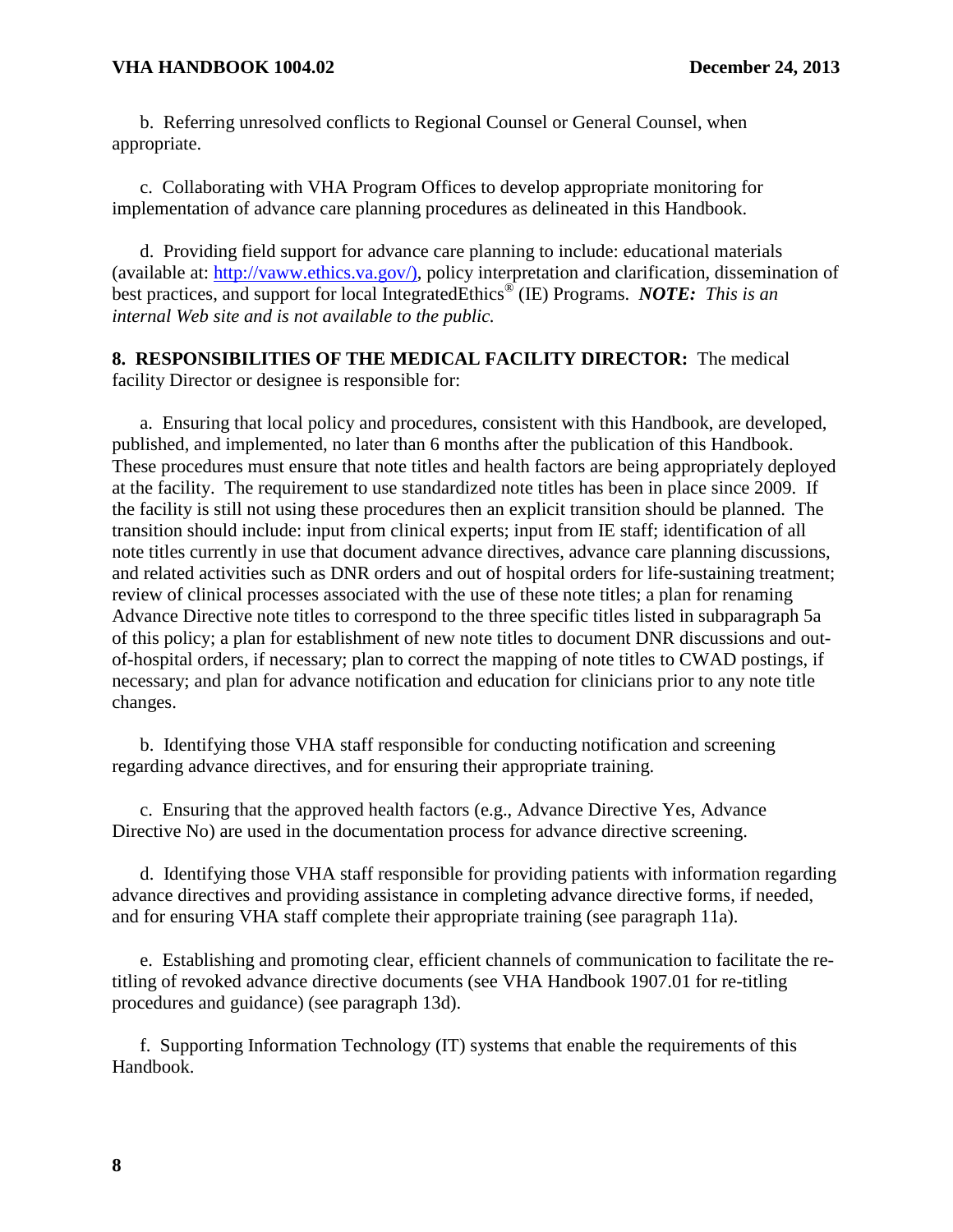g. Ensuring that requirements for note title naming and usage established in paragraph 5 have been implemented and that these nationally-established note titles are the only local note titles used for CPRS documentation of Advance Directives and advance care planning discussions. *NOTE: Advance Directive note titles are not to be used for CPRS documentation of DNR discussions or SAPO discussions.*

h. Ensuring that the mandated procedures for health record review committee oversight regarding compliance with nationally-standardized note titles are followed (see VHA Handbook 1907.01).

i. Establishing a patient scheduling and referral system that leads to efficient coordination of the requirements of this Handbook.

j. Ensuring that the facility has a systematic process to ensure that Patient-Aligned Care Teams (PACT) or primary care providers are accountable for meeting the requirements of paragraph 9.

k. Ensuring that clinical staff know and follow the content of this Handbook.

# <span id="page-12-0"></span>**9. RESPONSIBILITIES OF THE PRIMARY CARE PROVIDER OR THE PATIENT ALIGNED CARE TEAM:**

a. The primary care provider is responsible for reviewing an advance directive with the patient at the next clinic appointment or as soon as reasonably possible after a new or revised advance directive is entered into the patient's record. The primary care provider may delegate this responsibility to a member of the Patient Aligned Care Team (PACT). Responsibilities may only be delegated to those staff who have been identified as responsible for providing patients with information regarding advance directives and assistance in completing advance directive forms (see subparagraph 8d). If delegated, the PACT member must discuss their review with the primary care provider, and other PACT members, as appropriate. *NOTE: Review of a new or revised advance directive with the patient by the primary care provider is strongly encouraged.* 

b. The primary care provider or PACT is responsible for:

(1) Initiating conversations about advance care planning periodically (at intervals no longer than 3 years) and whenever the primary care practitioner or PACT observes a significant change in the patient's health status (e.g., a diagnosis or change in the patient's condition that affects their life expectancy). In addition, primary care providers or PACT must initiate these conversations more frequently with patients who are at high risk of losing decision-making capacity (e.g., patients with cerebrovascular disease, early dementia, or serious mental or lifelimiting illnesses).

(2) Raising the issue of advance care planning with all patients who have decision-making capacity, explaining that they do this with all their patients. These conversations may be brief, or more extensive, depending on the patient's circumstances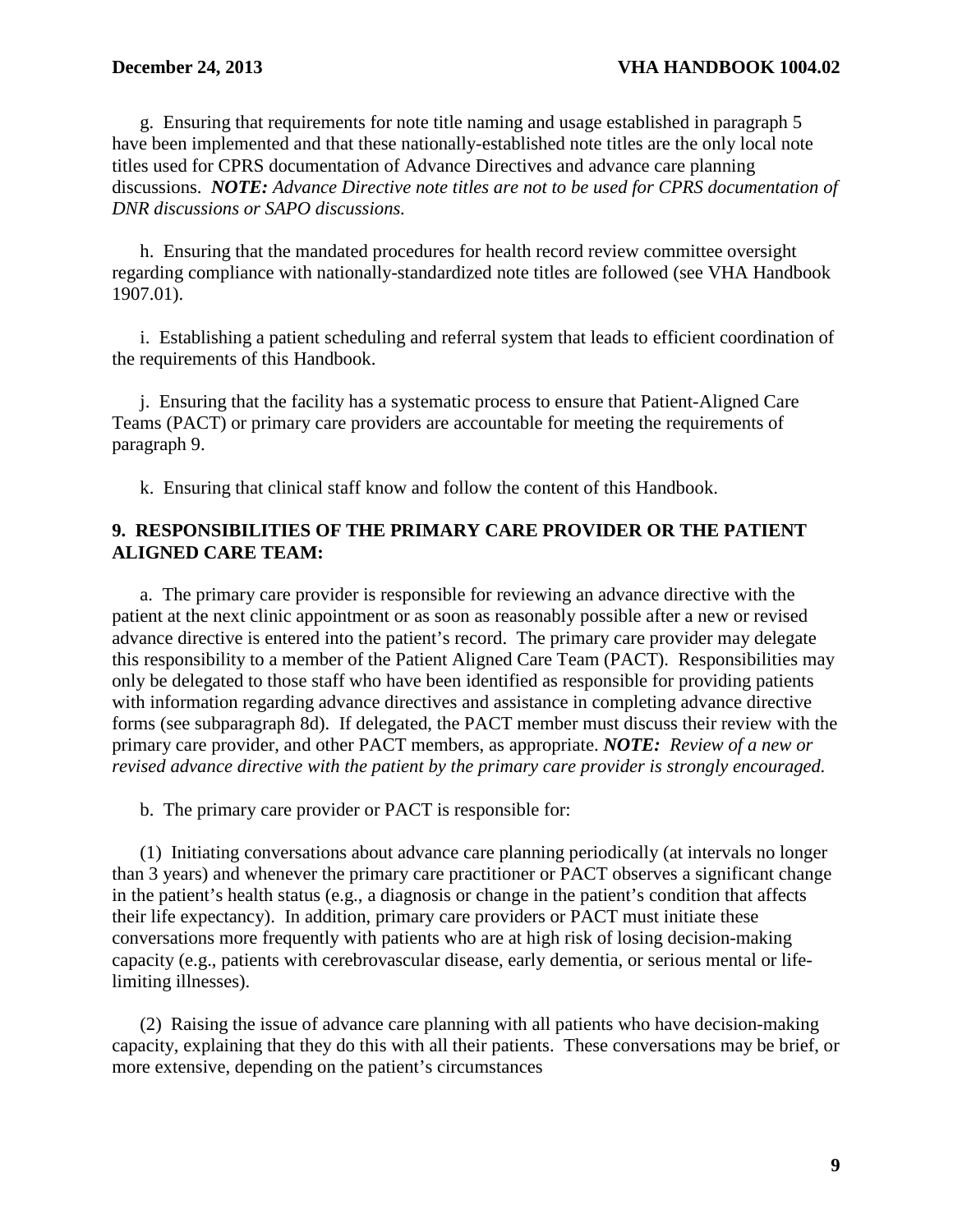#### **VHA HANDBOOK 1004.02 December 24, 2013**

. For patients who request more information or assistance completing advance directive forms, the primary care provider, or PACT may provide the information or assistance, or make a referral to another qualified individual (see paragraph 11).

(3) Giving patients pertinent educational materials (e.g., provide written material such as those listed in Appendix C).

(4) Encouraging patients to discuss their preferences for future health care with their loved ones.

(5) Explaining the potential benefits of advance care planning in general, and of advance directives in particular, especially for patients who are at high risk of losing decision-making capacity (e.g., patients with cerebrovascular disease, early dementia, or other serious mental or life-limiting illnesses).

(6) Highlighting the particular benefits of appointing a HCA, especially if a problem related to surrogacy is anticipated (e.g., patients who have no family, patients who would want a surrogate other than the person authorized in VHA Handbook 1004.01, patients with multiple surrogates at the same priority level who may disagree with each other).

(7) Describing the limitations of advance directives. *NOTE: Pertinent information is contained in the references cited in Appendix C.*

(8) For patients who already have an advance directive in the health record, reviewing the advance directive with the patient to help ensure it is up to date, and that it states the patient's intentions clearly (see paragraph 14a(3)).

(9) If the patient has more than one advance directive in the record, asking the patient to indicate which one(s) remains active and which, if any, needs to be rescinded because of changes in the patient's preferences (see paragraph 13).

(10) Documenting that the required advance care planning discussion occurred and summarizing the significant content.

(a) When the discussion results in the patient completing an advance directive, the advance directive must be filed with a progress note titled "Advance Directive" (see paragraph 12a for an explanation of "filed").

(b) Documentation of the discussion that led to the filing of an advance directive can be in the form of an addendum to the "Advance Directive" note associated with that advance directive or in a separate note titled "Advance Directive Discussion."

(c) When there is discussion, but no advance directive, the note needs to have the title "Advance Directive Discussion."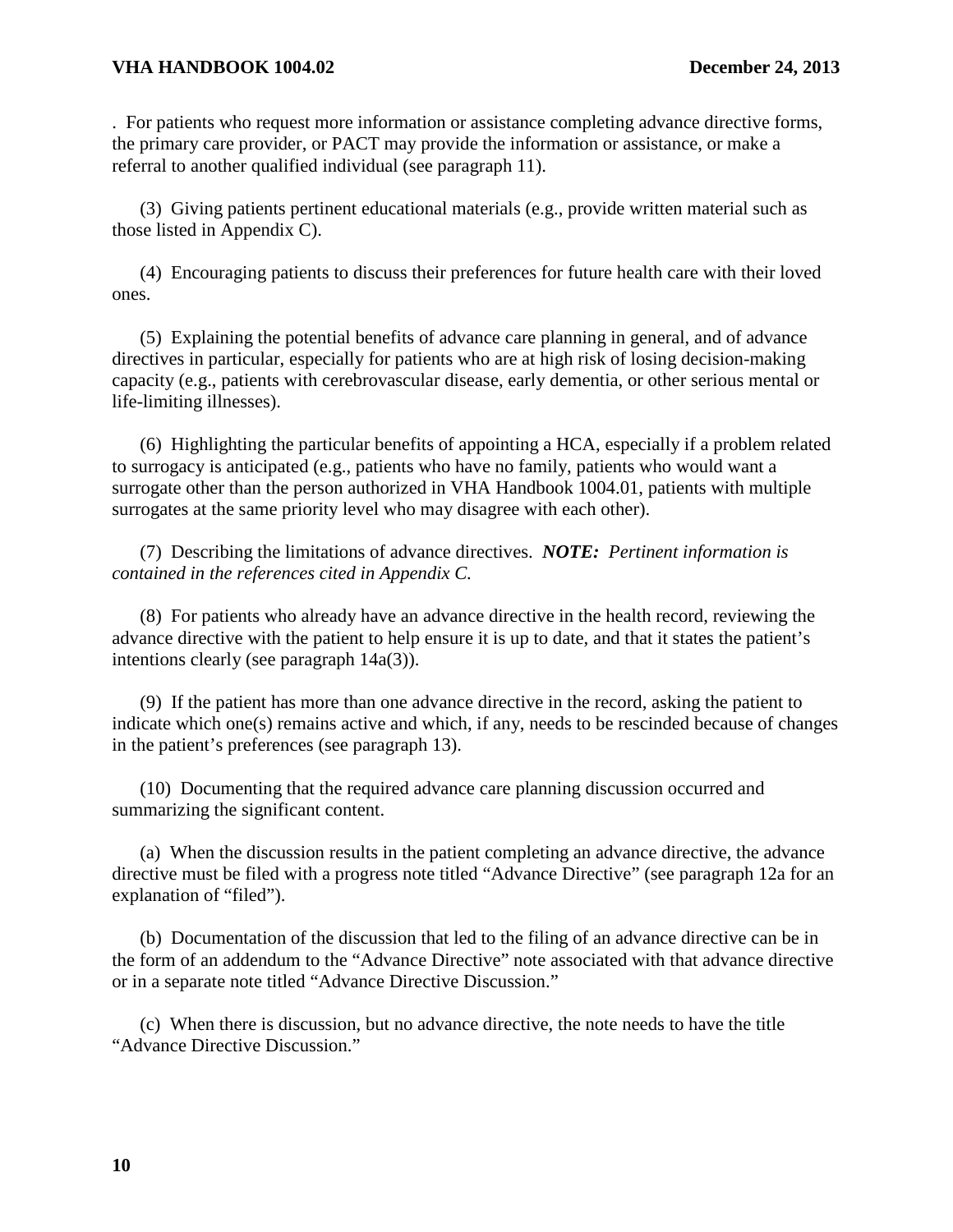(d) When the discussion concerns an existing advance directive, documentation can be in the form of an addendum to the "Advance Directive" note associated with that directive or may be made in a separate note titled "Advance Directive Discussion" (see paragraph 5).

<span id="page-14-0"></span>**10. RESPONSBILITIES OF THE MENTAL HEALTH CARE PRACTITIONER OR THE MENTAL HEALTH CARE TEAM:** For patients who are receiving mental health treatment, the mental health care practitioner or mental health care team is responsible for:

a. All of the items in paragraph 9 if the patient does not have a primary care provider or PACT.

b. Providing or referring patients for assistance in advance care planning or completion of mental health advance directive forms, upon request (see paragraph 11).

c. When treating a patient who has lost decision-making capacity, determining if the patient has an advance directive by looking in the CWAD postings, checking the advance directive for any mental health preferences, and following all procedures outlined in paragraph 14 for the implementation of an advance directive, as appropriate.

### <span id="page-14-1"></span>**11. PATIENT-REQUESTED ADDITIONAL INFORMATION ABOUT ADVANCE DIRECTIVES OR ASSISTANCE IN COMPLETING ADVANCE DIRECTIVE FORMS:**

VA must provide additional information about advance directives and assistance in completing forms for all patients who request this service. This includes information and assistance with mental health advance directives. This assistance may be provided by social workers or others who are appropriately trained, and must be available to patients in all clinical settings.

a. Designated practitioners need to ensure that the patient understands the meaning of advance care planning and advance directives, including the information listed in paragraph 9b(3) to 9b(9). For patients who already have an advance directive, practitioners also need to cover points in paragraph 9b(10). Possible clinical scenarios and treatment options need to be discussed with attention and sensitivity to the patient's individual circumstances, needs, and culture.

b. **Forms.** If requested, appropriately trained staff must assist the patient in completing:

(1) **VA Form 10-0137, VA Advance Directive: Living Will & Durable Power of Attorney for Health Care.** VA Form 10-0137 is a combined DPAHC (Part II) and living will (Part III). A Veteran who does not want to specify treatment preferences may still designate an HCA to make treatment decisions on their behalf. Additionally, a Veteran may specify treatment preferences without designating an HCA. *NOTE: VA Form 10-0137 is available electronically on the VA internet Forms website at [http://www.va.gov/vaforms,](http://www.va.gov/vaforms) the VA intranet Forms website at<http://vaww.va.gov/vaforms> (This is an internal web site not available to the public), in iMedConsent™ ("Shared" category), and with a link on the National Center for Ethics in Health Care web site at [http://vaww.ethics.va.gov,](http://vaww.ethics.va.gov/) (This is an internal web site not available to the public.) and My HealtheVet at [http://www.myhealth.va.gov.](http://www.myhealth.va.gov/)**VA recognizes State-authorized and DOD advance directives to the extent they are consistent with VA policy.*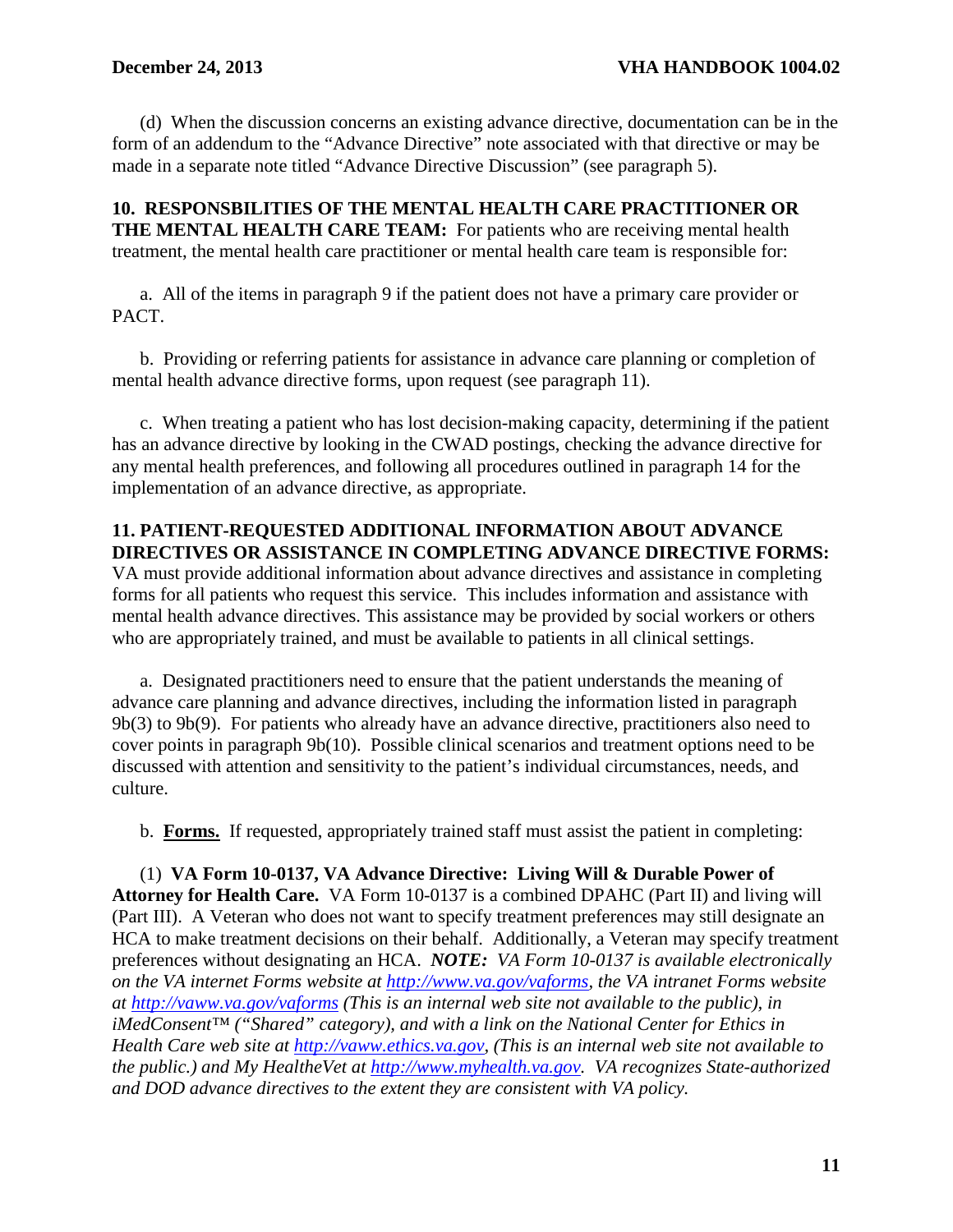(a) To provide further information about their treatment goals, specific treatment preferences, etc., patients may choose to attach one or more additional page(s) to VA Form 10- 0137. Attached pages must be initialed and dated. To ensure that the patient's record is complete, VA Form 10-0137 and any supplemental pages must be filed together, to create a single document.

(b) VA Form 10-0137 must be signed by the patient in the presence of two witnesses. Witness attestation means only that the individual saw the patient sign the form. Neither witness may knowingly be named as a beneficiary in the patient's will, be appointed as a HCA in the advance directive, or be financially responsible for the patient's care. No employee of the VA facility in which the patient is being treated may serve as a witness, unless they are:

1. Family members;

 2. Non-clinical employees (e.g., Medical Administration, Voluntary Service, Environmental Management Service); or

 3. Employees from the Chaplain Service, Psychology Service, or Social Work Service. *NOTE: Because more responsibilities have been placed on mental health practitioners, including psychologists (see paragraph 10), it is strongly recommended that patients be encouraged not to select psychologists as witnesses, thereby ensuring staff who are recommending treatments are not also witnesses. However, under existing regulation, a psychologist may still act as a witness and witness signatures of psychologists are still considered valid.*

(2) **State-Authorized Advance Directive.** Patients may wish to have a State-authorized advance directive instead of, or in addition to, a VA advance directive. This is especially appropriate for patients who live in a State where a VA advance directive may not be recognized (see paragraph  $3c(4)$ ).

(3) **VA Form 10-5345, Request for and Authorization to Release Medical Records or Health Information.** Patients may have information in their health record that is protected by 38 U.S.C. § 7332 (specifically, information on individuals who have been diagnosed with substance use disorder (SUD), Human Immunodeficiency Virus (HIV) infection, or sickle cell anemia or who have participated in or were referred to a treatment or activity related to SUD, HIV infection, or sickle cell anemia.) VA Form 10-5345, Request for and Authorization to Release Medical Records or Health Information, when completed by the patient, permits the release of information protected by 38 U.S.C. § 7332 to the individual authorized on the form. VA Form 10-5345 is not required for the practitioner to disclose information protected by 38 U.S.C. § 7332 to surrogates of patients who lack decision-making capacity when that information is deemed by the practitioner to be necessary for the surrogate to give informed consent on behalf of a patient. Patients who have information protected by 38 U.S.C. § 7332 in their health record need to complete VA Form 10-5345 for the purpose of authorizing release of information protected by 38 U.S.C. § 7332 to individuals other than their authorized surrogate such as other family members or to the surrogate when the information is not necessary to make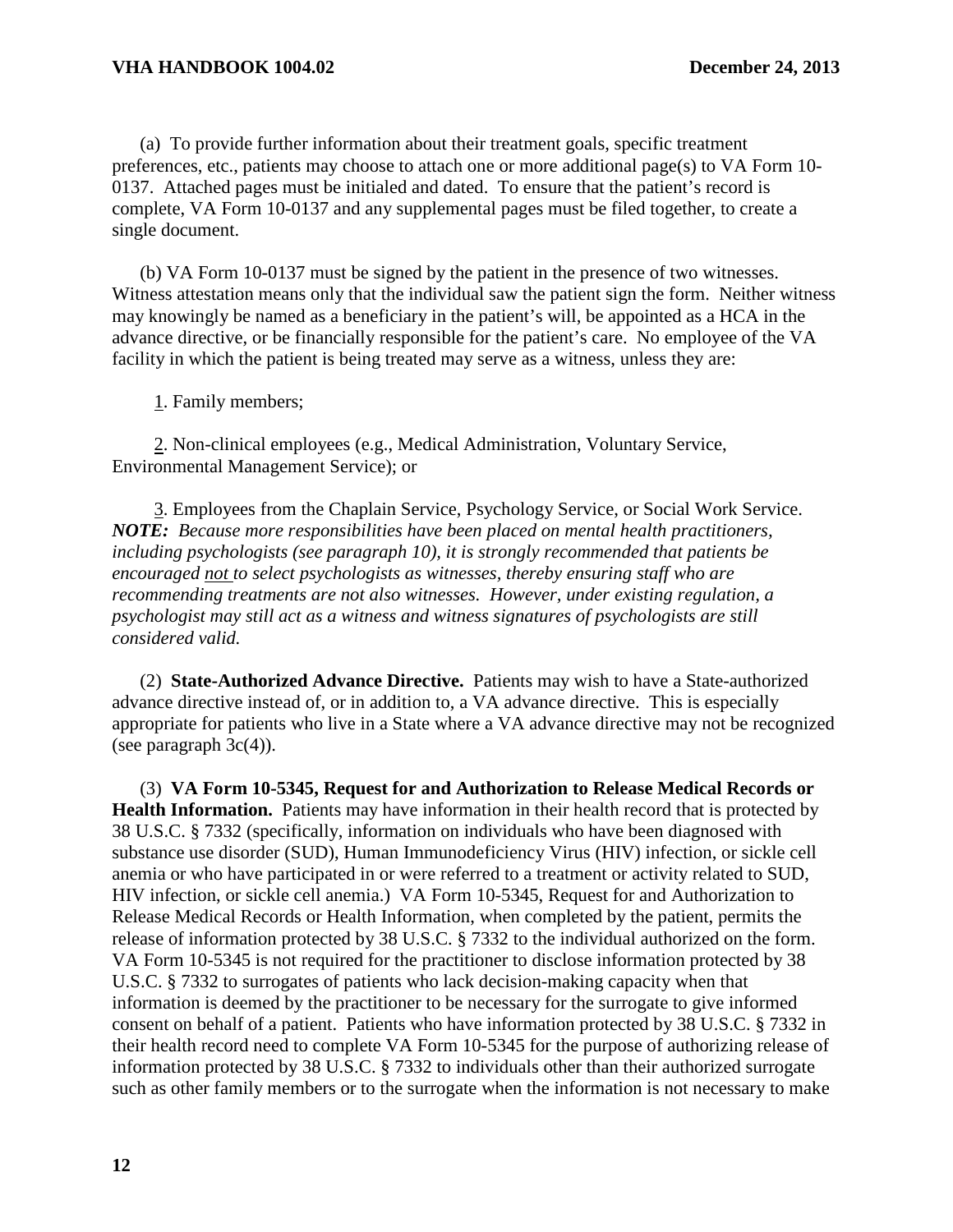a decision about the patient's care. Patients with information protected by 38 U.S.C. § 7332 in their health record are to be advised of these procedures and offered the opportunity to complete VA Form 10-5345.

c. **Timing.** Appointments for information pertinent to advance care planning and/or completion of forms needs to occur promptly after the request is made.

d. **Documentation.** Document that the patient-requested advance care planning discussion occurred and summarize the significant content.

(1) When the discussion results in the patient completing an advance directive, the advance directive must be filed or scanned with a progress note titled "Advance Directive."

(2)Documentation of the discussion that led to the filing of an advance directive can be in the form of an addendum to the "Advance Directive" note associated with that advance directive or in a separate note titled "Advance Directive Discussion."

(3) When there is discussion, but no advance directive, the note needs to have the title "Advance Directive Discussion."

(4) When the discussion concerns an existing advance directive, documentation can be in the form of an addendum to the "Advance Directive" note associated with that directive or may be made in a separate note titled "Advance Directive Discussion" (see paragraph 5).

<span id="page-16-0"></span>**12. MANAGEMENT OF ADVANCE DIRECTIVE DOCUMENTS:** Required procedures for filing and managing advance directive documents include:

a. **Filing the Advance Directive in the Patient's Electronic Health Record.** Advance directive forms that are submitted by the patient in hard copy (on paper) need to be promptly scanned into the patient's health record through VistA Imaging with an accompanying progress note titled "Advance Directive." Alternatively, staff may use the iMedConsent program to help patients electronically complete VA Form 10-0137, and directly save the signed advance directive in VistA Imaging. The facility's iMedConsent administrator must ensure that the progress note automatically generated by iMedConsent is titled "Advance Directive."

# b. **Advance Directive CWAD Posting.**

(1) The "Advance Directive" note title must be configured to generate a CWAD posting to alert staff that the patient has an advance directive on file (see VHA Handbook 1907.01). This note title must only be used for:

(a) Notes documenting the scanning of a hard copy advance directive document; and

(b) Notes automatically generated when iMedConsent saves an advance directive document to VistA.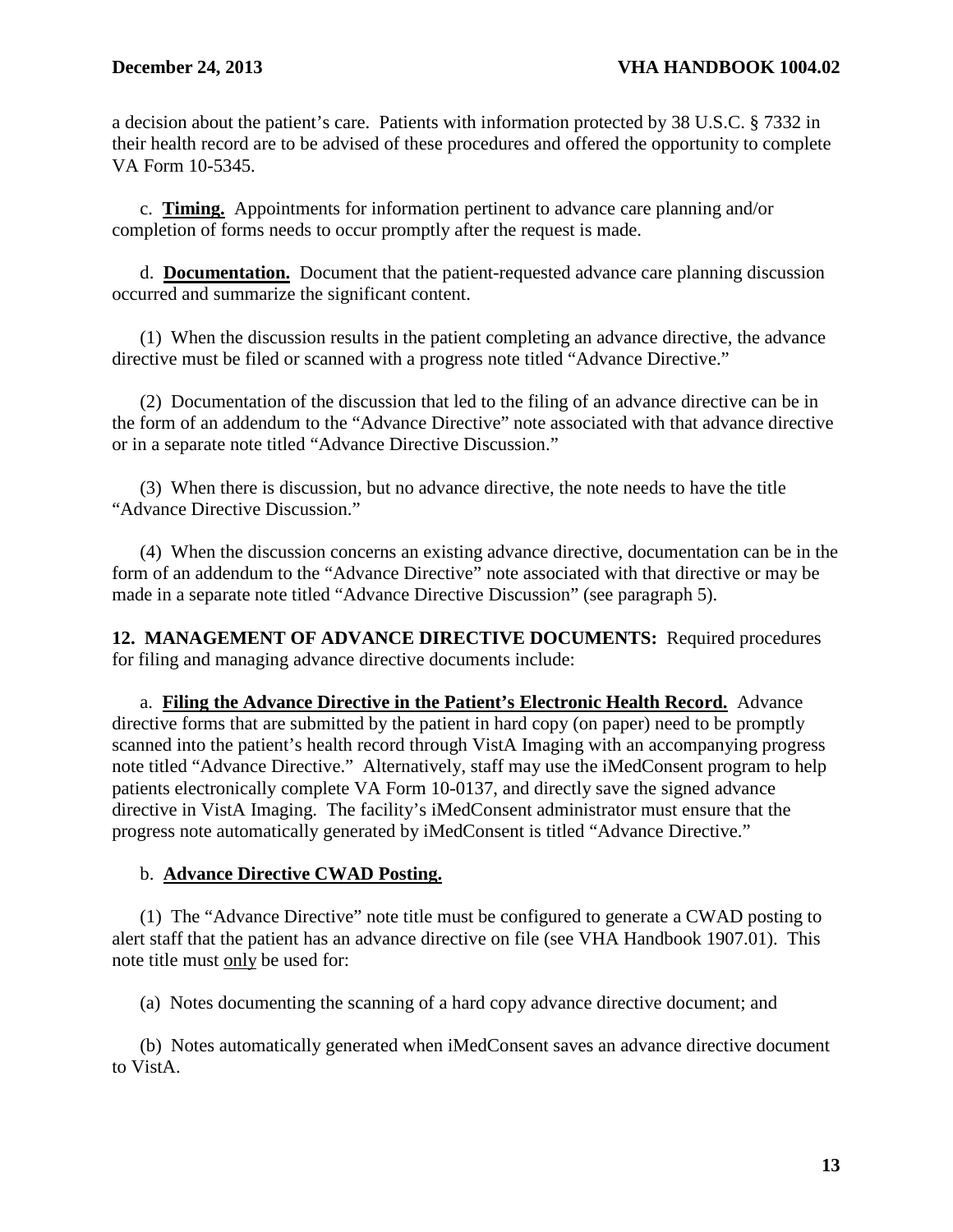(2) A CWAD posting must also be generated by an "Advance Directive Discussion."

c. **Updating or Modifying an Advance Directive.** If a patient wants to update or revise a VA advance directive, a new one needs to be created and documented, and the old directive must be rescinded (see paragraph 13).

d. **Providing a Copy of the Advance Directive to the Patient.** Upon completion of an advance directive, a paper copy must be offered to the patient. If the document is completed or provided in hard copy (paper) form, the original needs to be given to the patient. If the advance directive is completed using iMedConsent, a printed copy of the completed, signed document must be offered to the patient. Once the advance directive is entered in the patient's health record, requests for copies must follow the procedures specified in Handbook 1605.1.

e. **Advising Patients to Share Copies of Advance Directives.** In addition to their VA health care provider, patients need to be advised to give copies of their advance directive to their designated HCA, family members and loved ones, and any non-VA health care providers who may be involved in their care.

# <span id="page-17-0"></span>**13. RESCISSION OF AN ADVANCE DIRECTIVE:**

a. A patient who has decision-making capacity may revoke their advance directive at any time by using any means expressing the intent to revoke.

b. A patient may have more than one valid advance directive. For example, a patient who lives in New York may wish to have a New York state-authorized advance directive in addition to a VA advance directive. However, a patient may not have more than one VA advance directive at the same time. If a new VA Form 10-0137 is entered in the record, all previous versions of VA Form 10-0137 are invalidated. Furthermore, the responsible practitioner must take action to rescind the previous VA Form 10-0137.

c. To ensure that the patient's electronic health record is clear, whenever a patient revokes an advance directive, the responsible practitioner must do all of the following:

(1) Write an addendum to the "Advance Directive" progress note associated with the directive that the patient is revoking stating that the directive signed on DATE was revoked and describing the discussion with the patient that resulted in revocation;

(2) Request that the responsible party (typically, the Chief, Health Information Management Service) change the progress note title associated with the advance directive which the patient revoked, to "Rescinded Advance Directive;" and

(3) File a new advance directive, if applicable, with the note title "Advance Directive."

d. The medical facility Director or designee is responsible for establishing and promoting clear, efficient channels of communication to facilitate the re-titling of revoked advance directive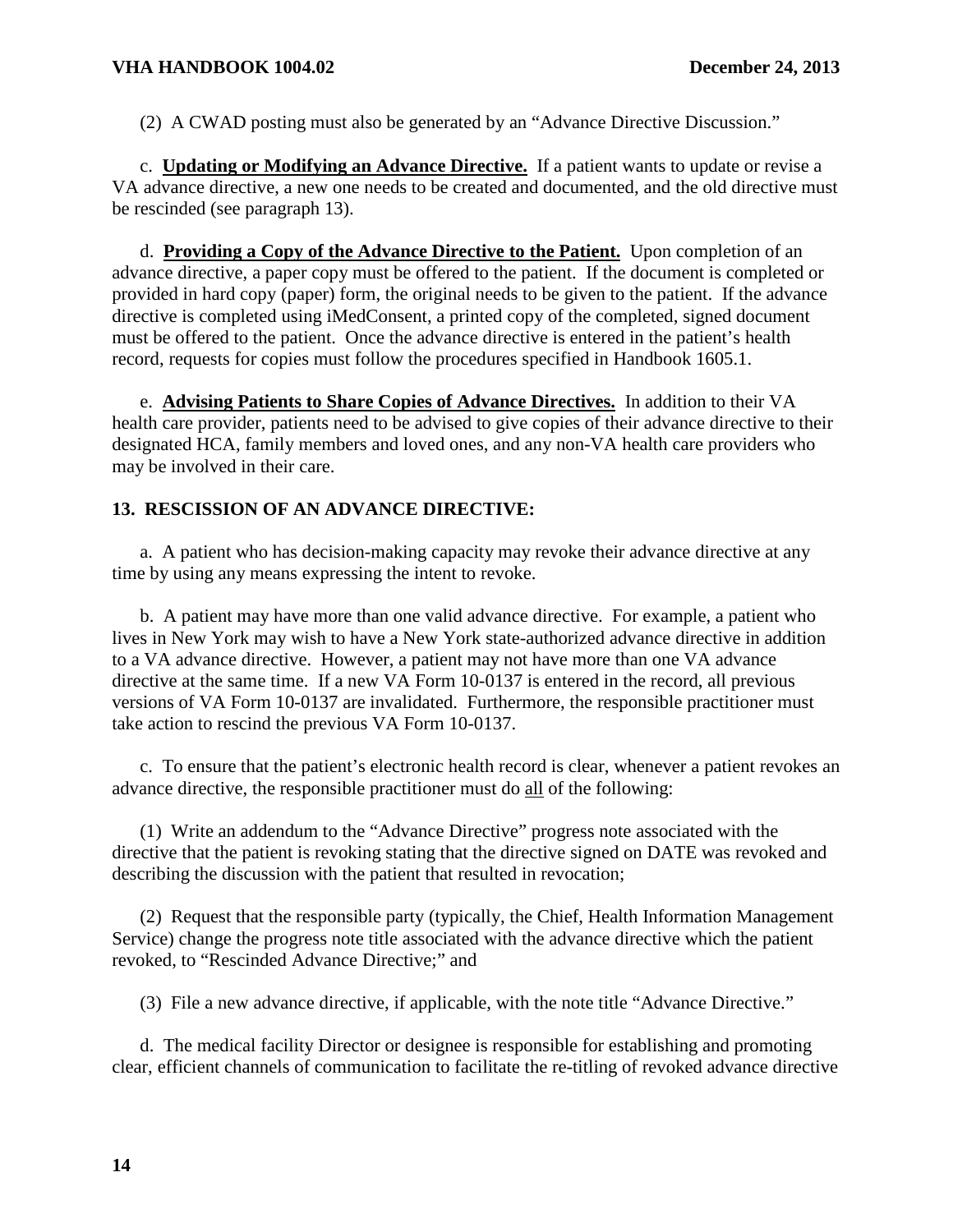documents (see VHA Handbook 1907.01 for re-titling procedures and guidance) (see paragraph 8e). Notes titled "Rescinded Advance Directive" must be linked to the CWAD postings.

# <span id="page-18-0"></span>**14. IMPLEMENTATION OF ADVANCE DIRECTIVES:**

a. **Prerequisites.** Prior to acting upon any advance directive, VA practitioners must carry out the following five steps: *NOTE: Decisions regarding the limitation or withdrawal of lifesustaining treatments are the responsibility of the attending physician and may not be delegated to another practitioner.*

(1) Determine that the patient lacks the capacity to make the particular decision in question. Patients are presumed to have decision-making capacity, unless an appropriate clinical evaluation determines that the patient lacks decision-making capacity, the patient is a minor, or the patient has been ruled incompetent by a court of law (see VHA Handbook 1004.01).

(2) Ensure that the advance directive appears to be valid for use in VA. Note the following points regarding validity in VA (each of which applies to the extent that the advance directive does not conflict with clinical or professional standards or VA policy):

(a) VA recognizes and honors throughout its health care system any valid VA advance directive, any State-authorized medical or mental health advance directive that is valid in one or more States under applicable State law (see paragraph 3c(4)), and any valid DOD advance directive.

(b) If more than one "Advance Directive" note is in the CWAD postings, practitioners must take extra care to check the validity of each advance directive. If the patient has more than one VA Form 10-0137, only the most recent form remains valid (see paragraph 13).

(c) If a patient has more than one valid advance directive (e.g., a VA advance directive and a State-authorized advance directive), all apply. For any inconsistent or overlapping elements, the information in the document with the most recent date supersedes the information in the prior document. *NOTE: Practitioners may wish to consult Regional Counsel or the facility Ethics Consultation Service to make a determination about specific cases in which the patient lacks decision-making capacity and the advance directives are inconsistent. See VHA Handbook 1004.01 for procedures regarding informed consent for patients who lack decision making capacity.*

(3) Personally read the advance directive in its entirety.

(4) Ensure that the relevant clinical criteria that may be described in the directive are met (e.g., "If I am unconscious, in a coma, or in a persistent vegetative state and there is little or no chance of recovery," or "if I have pain or other severe symptoms that cannot be relieved," or "if I experience an active psychosis").

(5) Identify the authorized surrogate decision maker, if any, as specified in VHA Handbook 1004.01, and follow the decision-making process in following paragraph 14b. If the authorized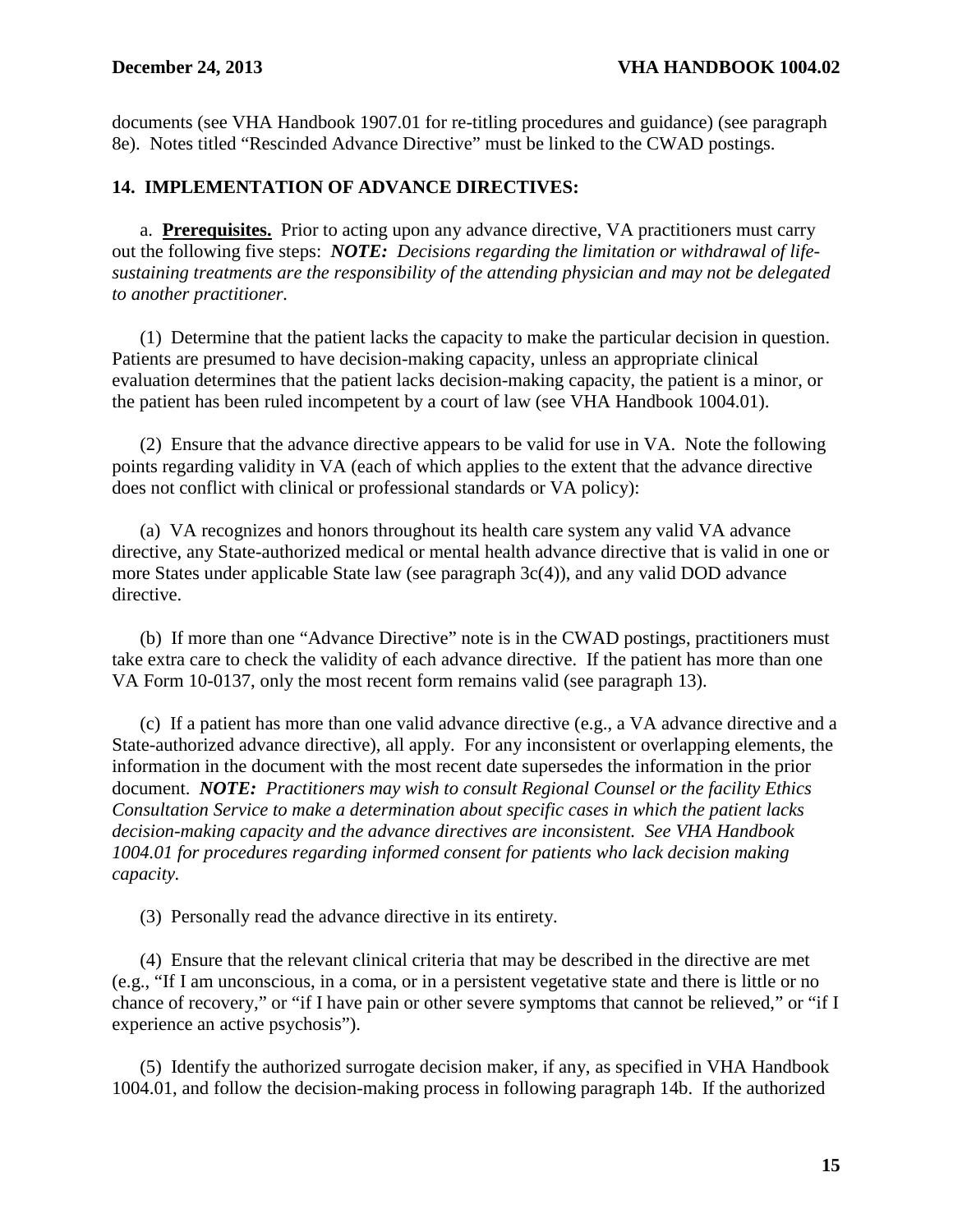surrogate is a close friend, the close friend must present a signed, written statement (to be filed in the medical record) describing (with specific examples) that person's relationship to, and familiarity with, the patient. Social work service, or other staff, must verify, in a signed and dated progress note that this requirement has been met.

b. **Decision-Making Process.** The process of decision making for patients who lack decision-making capacity is the same whether or not the patient has an advance directive. This needs to be a collaborative process between the surrogate, if any, and the clinical team. The surrogate's decision must be based on substituted judgment, or, if the patient's values and wishes are unknown, on the patient's best interests (see VHA Handbook 1004.01).

# (1) **Patients Who Have an Authorized Surrogate.**

(a) If the patient has designated an HCA, the responsible practitioner, or designee, must contact that person to act as the patient's surrogate. If the patient has not designated an HCA, the authorized surrogate must be identified as specified in VHA Handbook 1004.01.

(b) Irrespective of any advance directive, the practitioner must obtain informed consent for treatments and procedures, as specified in VHA Handbook 1004.01.

(c) If the advance directive includes a living will, the responsible practitioner must review that document with the authorized surrogate. The purpose of this review is to establish whether or not the criteria the patient specified in the living will have been met, and to determine whether or not the surrogate and the treatment team agree in their interpretation of the patient's expressed preferences and how these apply to the present circumstance.

(d) In cases where the treatment team and the surrogate agree regarding interpretation of the patient's preferences as stated in the living will, the responsible practitioner needs to ensure that the patient is treated in accordance with that interpretation.

(e) In cases where the treatment team and surrogate disagree in their interpretation of the patient's preferences as stated in the living will, and cannot resolve the conflict, the IE Ethics Consultation service must review the case and attempt to bring the parties to consensus.

 1. If the IE Ethics Consultation service is unable to resolve the conflict, the service must consult the National Center for Ethics in Health Care. If no resolution is reached, the National Center for Ethics in Health Care must engage Regional or General Counsel for legal action or referral of the matter to a court of appropriate jurisdiction. This is the proper procedure in disputed cases where the facility IE Ethics Consultation service determines that the following conditions exist:

 a. The living will and its contents are consistent with clinical and professional standards and VA policy;

 b. The relevant statements contained in the living will are clear and unambiguous, and a valid expression of the patient's preferences; and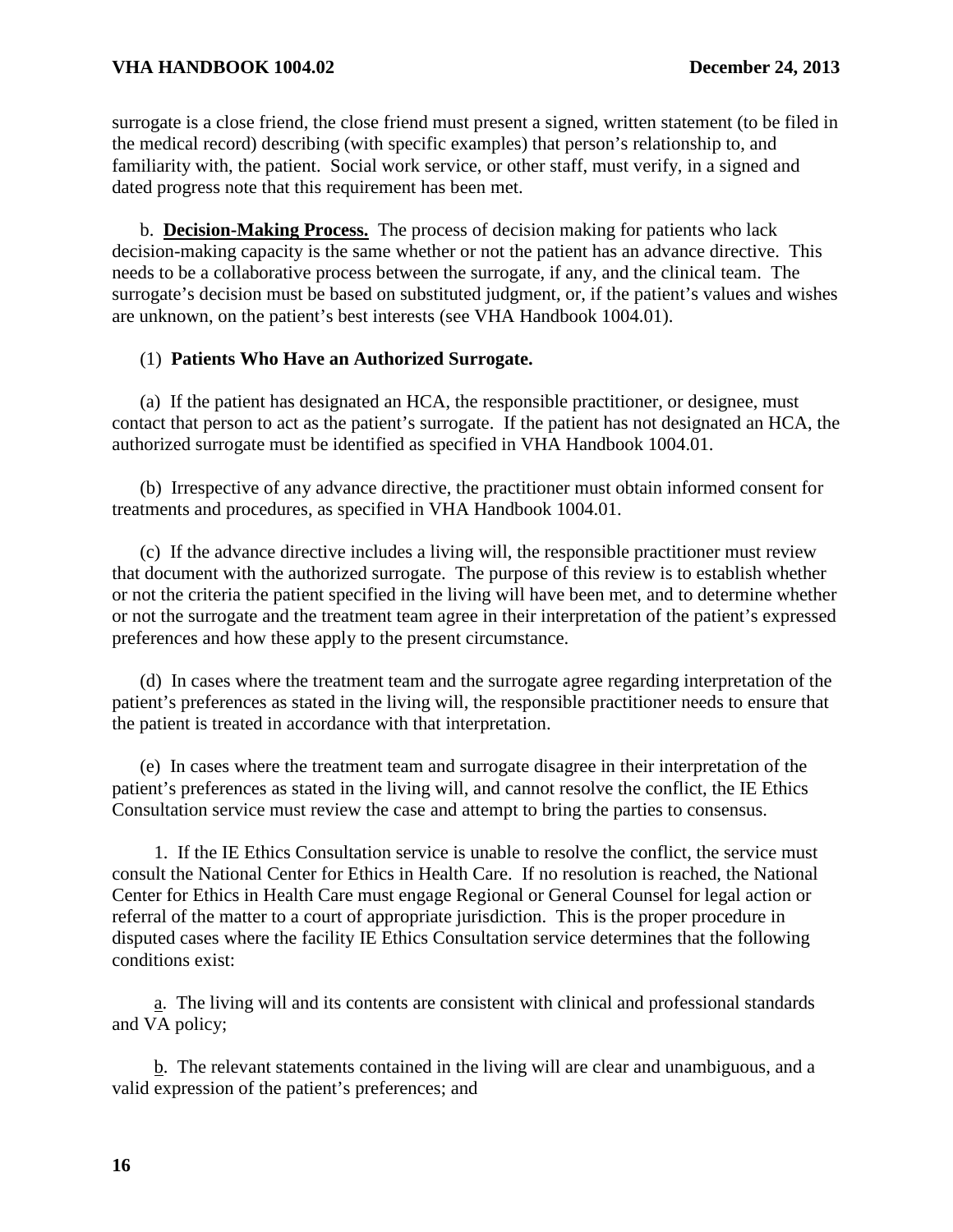c. The surrogate is unwilling to authorize treatment consistent with those statements.

 2. If the IE Ethics Consultation service determines that this advance directive is unclear or ambiguous or is not a valid expression of the patient's preferences, the treatment team must not use the advance directive as a basis for overriding the surrogate's decision.

(2) **Patients Who Have No Authorized Surrogate.** In cases where there is no authorized surrogate who is available and willing to serve, the practitioner may either follow the procedures outlined in VHA Handbook 1004.01 regarding an alternative decision-making process, or contact Regional Counsel for assistance in obtaining a legal guardian for health care decisions.

c. **Documentation.** The responsible practitioner must document in the patient's health record findings regarding each of the five prerequisites listed in paragraph 14a, the decisionmaking process that was used, and the decision that was reached.

#### <span id="page-20-0"></span>**15. IMPLEMENTATION OF PATIENT INSTRUCTIONS IN CRITICAL SITUATIONS:**

A special provision applies to patients who are critically ill and at risk of imminent loss of decision-making capacity. In these circumstances, for patients who have decision-making capacity, but are not physically able to sign an advance directive form or whose existing directive is not readily available, VA is to follow their unambiguous verbal or non-verbal instructions regarding future health care decisions.

a. The patient's instructions must have been expressed to at least two members of the health care team.

b. The substance of these instructions must be recorded in an "Advance Directive Discussion" progress note and must be signed by at least two members of the health care team who were present and can attest to the instructions expressed by the patient.

c. These instructions take effect only if the patient loses decision-making capacity during the critical situation in which the instructions were given.

#### <span id="page-20-1"></span>**16. REFERENCES:**

- a. Title 10 U.S.C. § 1044c.
- b. Title 38 U.S.C. § 7332, as amended by Pub. L. 111-163 § 504.
- c. Title 42 U.S.C. § 1395cc.
- d. Title 38 CFR § 17.32.
- e. Title 38 CFR § 1.484.
- f. VHA Handbook 1004.01, Informed Consent for Clinical Treatment Procedures.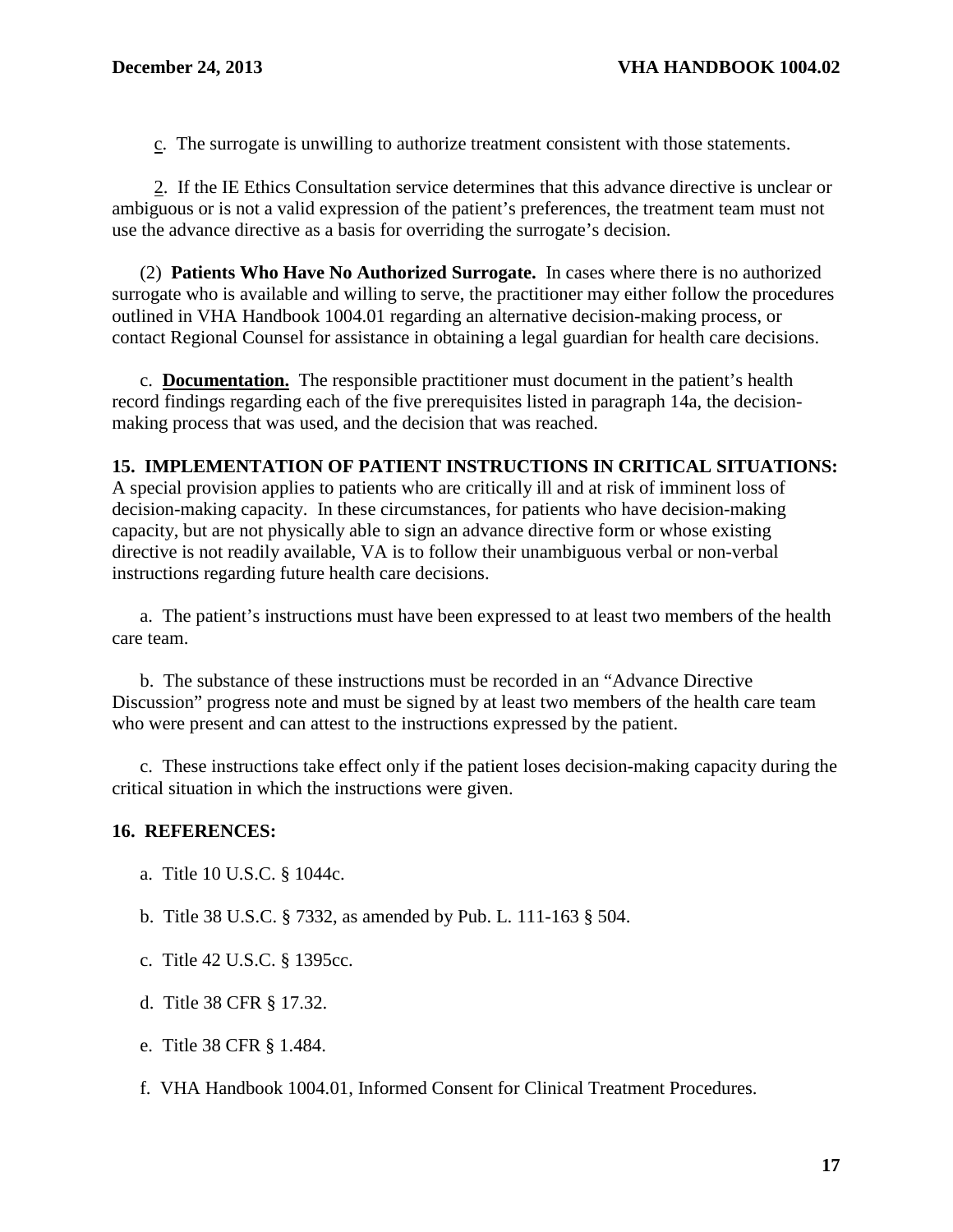# **VHA HANDBOOK 1004.02 December 24, 2013**

g. VHA Handbook 1004.06, IntegratedEthics.

h. VHA Handbook 1605.01, Privacy and Release of Information.

i. VHA Handbook 1907.01, Health Information Management.

j. DOD Directive 1350.4, Legal Assistance Matters at: <http://www.dtic.mil/whs/directives/corres/pdf/135004p.pdf>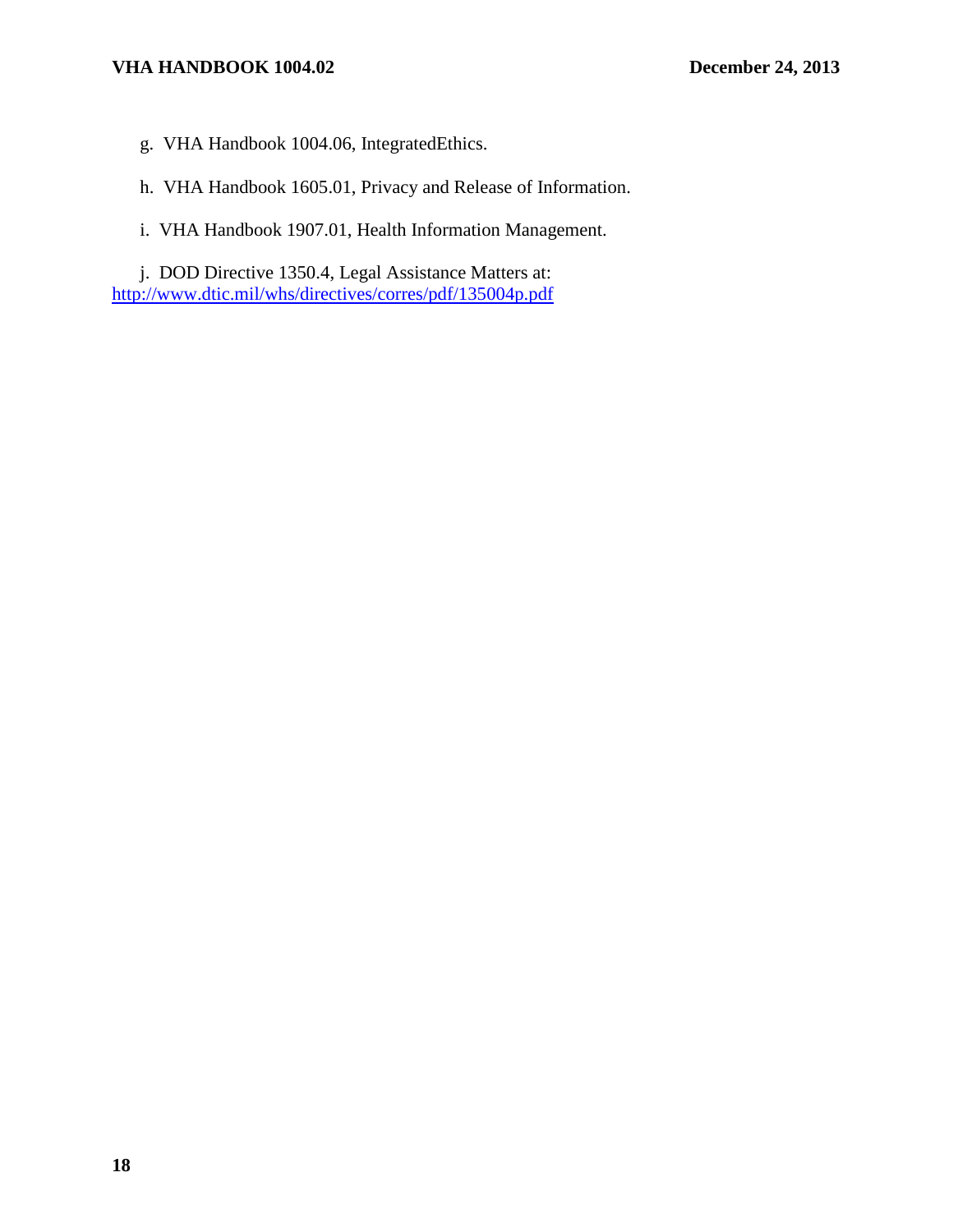### <span id="page-22-0"></span>**APPENDIX A**

### <span id="page-22-1"></span>**VA FORM 10-0137, VA ADVANCE DIRECTIVE: DURABLE POWER OF ATTORNEY FOR HEALTH CARE AND LIVING WILL**

VA Form 10-0137, VA Advance Directive: Durable Power of Attorney for Health Care and Living Will, can be found on the VA Forms website at<http://vaww.va.gov/vaforms> (Intranet) or at<http://www.va.gov/vaforms> (Internet). The form can be printed and distributed to patients**.**  This form will also be stocked by the Hines Service and Distribution Center (formerly known as the Forms and Publications Depot).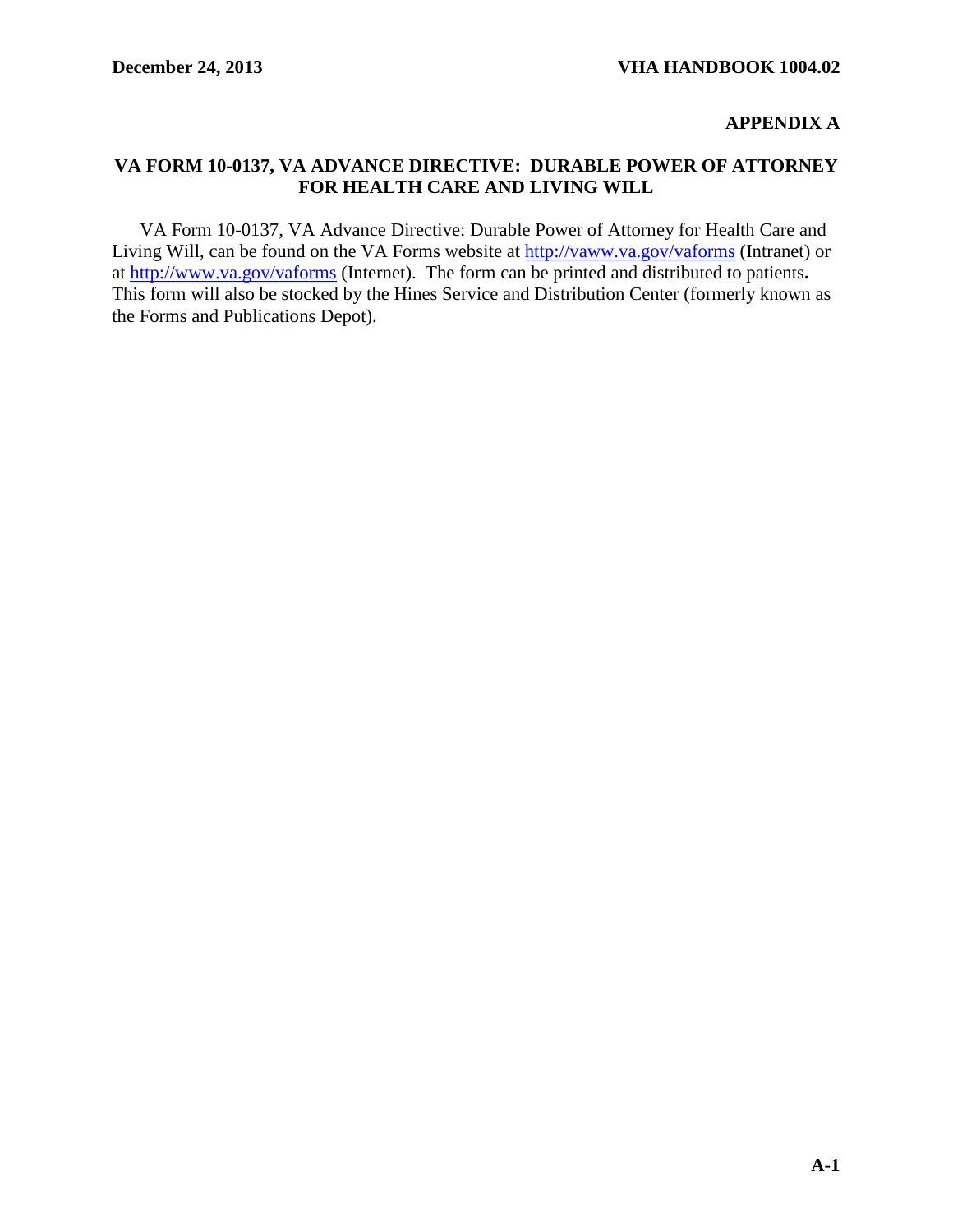# **APPENDIX B**

# <span id="page-23-1"></span><span id="page-23-0"></span>**VA FORM 10-0137A, YOUR RIGHTS REGARDING ADVANCE DIRECTIVES**

VA Form 10-0137A, Your Rights Regarding Advance Directives, can be found on the VA Forms website at<http://vaww.va.gov/vaforms> (Intranet) or at<http://www.va.gov/vaforms> (Internet). The form can be printed and distributed to patients**.** This form will also be stocked by the Hines Service and Distribution Center (formerly known as the Forms and Publications Depot).